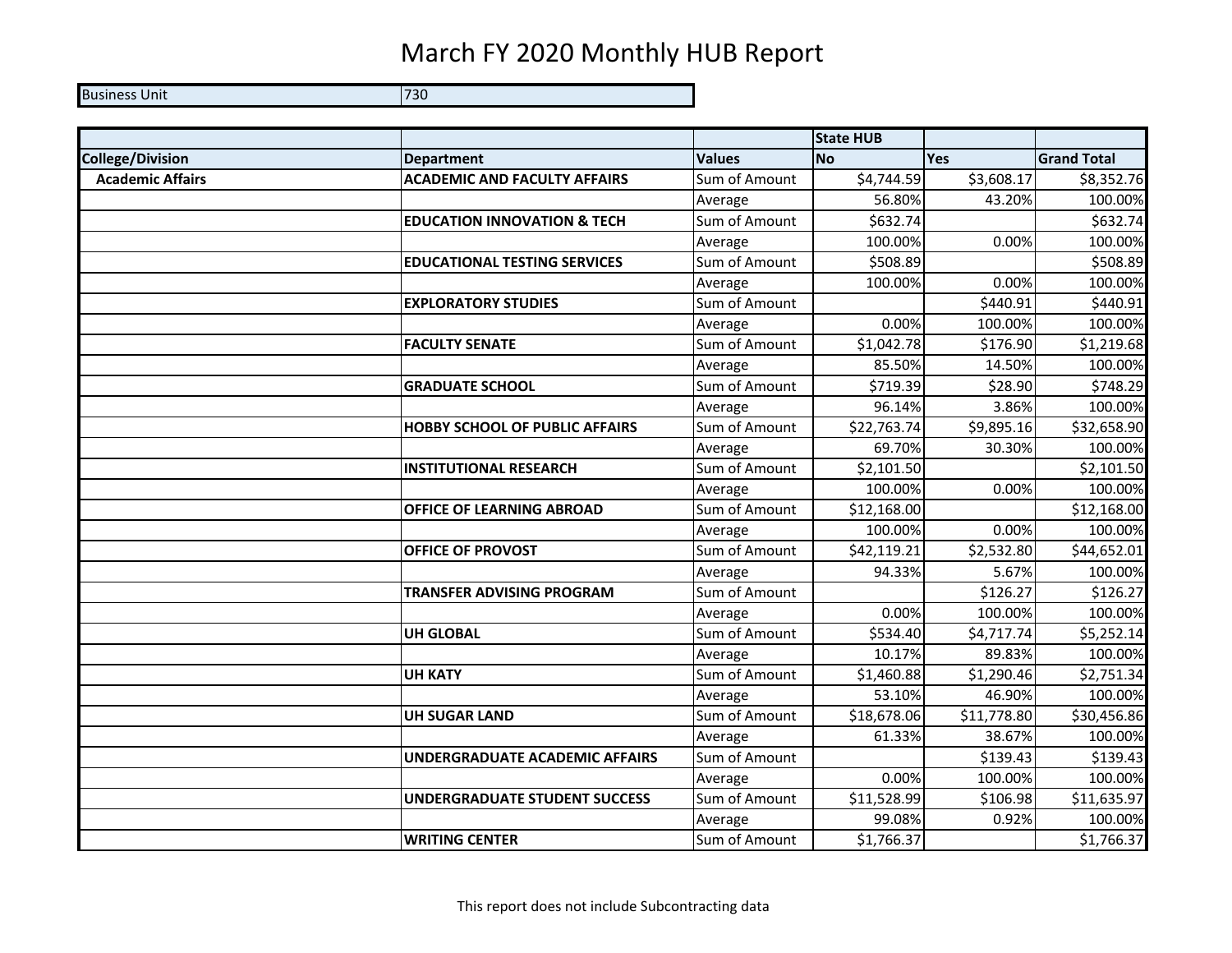| <b>Academic Affairs</b>               | <b>WRITING CENTER</b>                   | Average       | 100.00%      | 0.00%       | 100.00%      |
|---------------------------------------|-----------------------------------------|---------------|--------------|-------------|--------------|
| <b>Academic Affairs Sum of Amount</b> |                                         |               | \$120,769.54 | \$34,842.52 | \$155,612.06 |
| <b>Academic Affairs Average</b>       |                                         |               | 77.61%       | 22.39%      | 100.00%      |
| <b>Administration and Finance</b>     | A&F INTERNAL COMMUNICATION              | Sum of Amount | \$195.00     | \$1,421.78  | \$1,616.78   |
|                                       |                                         | Average       | 12.06%       | 87.94%      | 100.00%      |
|                                       | <b>ADMINISTRATION &amp; FINANCE</b>     | Sum of Amount | \$10,535.73  | \$3,565.42  | \$14,101.15  |
|                                       |                                         | Average       | 74.72%       | 25.28%      | 100.00%      |
|                                       | <b>ASSOC VP FOR ADMINISTRATION</b>      | Sum of Amount | \$253.66     |             | \$253.66     |
|                                       |                                         | Average       | 100.00%      | 0.00%       | 100.00%      |
|                                       | <b>AUXILIARY SERVICES OPERATIONS</b>    | Sum of Amount | \$5,311.91   | \$25.94     | \$5,337.85   |
|                                       |                                         | Average       | 99.51%       | 0.49%       | 100.00%      |
|                                       | <b>BUDGET</b>                           | Sum of Amount | \$2,394.93   |             | \$2,394.93   |
|                                       |                                         | Average       | 100.00%      | 0.00%       | 100.00%      |
|                                       | <b>BUSINESS SERVICES</b>                | Sum of Amount | \$779.66     | \$3,207.53  | \$3,987.19   |
|                                       |                                         | Average       | 19.55%       | 80.45%      | 100.00%      |
|                                       | <b>CAMPUS SAFETY SYSTEMS</b>            | Sum of Amount | \$3,886.33   |             | \$3,886.33   |
|                                       |                                         | Average       | 100.00%      | 0.00%       | 100.00%      |
|                                       | <b>CENTRAL FACILITY SERVICES</b>        | Sum of Amount | \$7,006.71   | \$542.37    | \$7,549.08   |
|                                       |                                         | Average       | 92.82%       | 7.18%       | 100.00%      |
|                                       | <b>CONTROLLER (PH)</b>                  | Sum of Amount | \$7,724.72   | \$34,108.56 | \$41,833.28  |
|                                       |                                         | Average       | 18.47%       | 81.53%      | 100.00%      |
|                                       | <b>COUGAR CARD</b>                      | Sum of Amount | \$153,671.91 | \$7,141.37  | \$160,813.28 |
|                                       |                                         | Average       | 95.56%       | 4.44%       | 100.00%      |
|                                       | <b>CULLEN PERFORM HALL</b>              | Sum of Amount | \$77,064.25  | \$2,560.68  | \$79,624.93  |
|                                       |                                         | Average       | 96.78%       | 3.22%       | 100.00%      |
|                                       | <b>EMERGENCY MANAGEMENT</b>             | Sum of Amount | \$2,017.98   |             | \$2,017.98   |
|                                       |                                         | Average       | 100.00%      | 0.00%       | 100.00%      |
|                                       | <b>ENTERPRISE SYSTEMS</b>               | Sum of Amount | \$567,213.60 | \$57,437.18 | \$624,650.78 |
|                                       |                                         | Average       | 90.80%       | 9.20%       | 100.00%      |
|                                       | <b>ENV. HEALTH &amp; LIFE SAFETY</b>    | Sum of Amount | \$897.03     | \$395.22    | \$1,292.25   |
|                                       |                                         | Average       | 69.42%       | 30.58%      | 100.00%      |
|                                       | <b>FACILITIES BUSINESS SERVICES</b>     | Sum of Amount | \$240.98     | \$2,206.32  | \$2,447.30   |
|                                       |                                         | Average       | 9.85%        | 90.15%      | 100.00%      |
|                                       | <b>FACILITIES MANAGEMENT</b>            | Sum of Amount | \$20,973.23  | \$65,126.78 | \$86,100.01  |
|                                       |                                         | Average       | 24.36%       | 75.64%      | 100.00%      |
|                                       | <b>FACILITIES OPERATION &amp; MAINT</b> | Sum of Amount | \$5,559.99   | \$296.77    | \$5,856.76   |
|                                       |                                         | Average       | 94.93%       | 5.07%       | 100.00%      |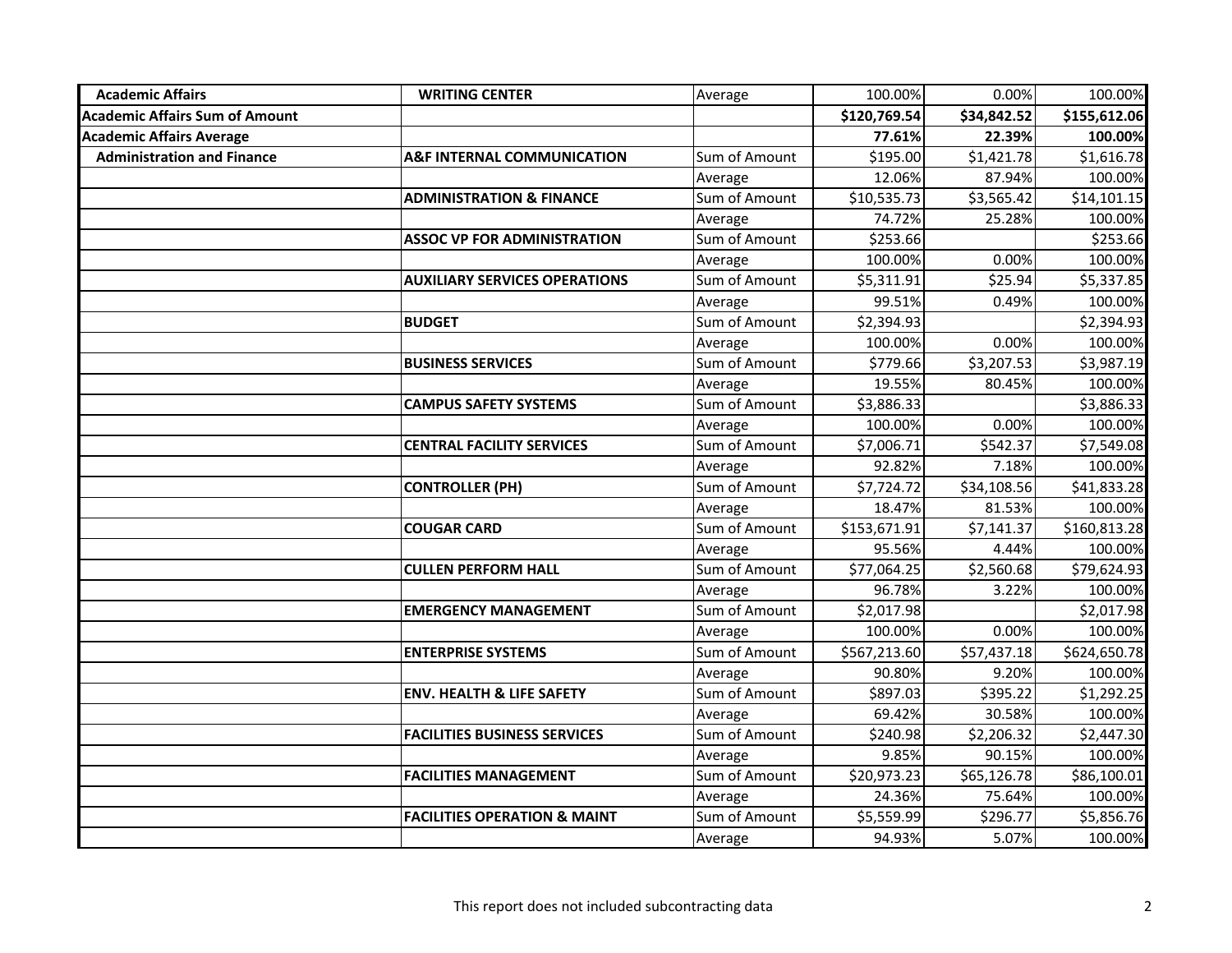| <b>Administration and Finance</b> | <b>FACILITIES PLANNING &amp; CONSTRUC</b> | Sum of Amount | \$9,136,713.91 | \$529,319.73 | \$9,666,033.64 |
|-----------------------------------|-------------------------------------------|---------------|----------------|--------------|----------------|
|                                   |                                           | Average       | 94.52%         | 5.48%        | 100.00%        |
|                                   | <b>FACILITIES/CONSTRUC MGMT ADMIN</b>     | Sum of Amount | \$193.47       | \$183.62     | \$377.09       |
|                                   |                                           | Average       | 51.31%         | 48.69%       | 100.00%        |
|                                   | <b>FIRE LIFE SAFETY SERVICES</b>          | Sum of Amount | \$601.69       | \$87.00      | \$688.69       |
|                                   |                                           | Average       | 87.37%         | 12.63%       | 100.00%        |
|                                   | <b>HIGH PERFORMANCE &amp; COMP NETWK</b>  | Sum of Amount | \$1,347.46     | \$208.79     | \$1,556.25     |
|                                   |                                           | Average       | 86.58%         | 13.42%       | 100.00%        |
|                                   | <b>HUB PROGRAMS</b>                       | Sum of Amount |                | \$213.62     | \$213.62       |
|                                   |                                           | Average       | 0.00%          | 100.00%      | 100.00%        |
|                                   | <b>HUMAN RESOURCES</b>                    | Sum of Amount | \$72,999.07    | \$4,283.67   | \$77,282.74    |
|                                   |                                           | Average       | 94.46%         | 5.54%        | 100.00%        |
|                                   | <b>INST - BUDGET</b>                      | Sum of Amount | \$33,419.91    |              | \$33,419.91    |
|                                   |                                           | Average       | 100.00%        | 0.00%        | 100.00%        |
|                                   | <b>INST - BUSINESS SERVICES</b>           | Sum of Amount | \$329,301.49   |              | \$329,301.49   |
|                                   |                                           | Average       | 100.00%        | 0.00%        | 100.00%        |
|                                   | <b>INSTITUTIONAL HUMAN RESOURCES</b>      | Sum of Amount | \$5,118.75     |              | \$5,118.75     |
|                                   |                                           | Average       | 100.00%        | 0.00%        | 100.00%        |
|                                   | <b>KUHF RADIO</b>                         | Sum of Amount | \$54,525.78    | \$94,029.99  | \$148,555.77   |
|                                   |                                           | Average       | 36.70%         | 63.30%       | 100.00%        |
|                                   | <b>MINOR &amp; PLANNED PROJECTS</b>       | Sum of Amount | \$110,654.45   | \$6,760.00   | \$117,414.45   |
|                                   |                                           | Average       | 94.24%         | 5.76%        | 100.00%        |
|                                   | <b>MINOR IN-HOUSE CONSTRUCTION</b>        | Sum of Amount | \$363.85       | \$2,583.54   | \$2,947.39     |
|                                   |                                           | Average       | 12.34%         | 87.66%       | 100.00%        |
|                                   | OFFICE EQUAL OPPORTUNITY SRVS             | Sum of Amount | \$1,094.39     | \$134.72     | \$1,229.11     |
|                                   |                                           | Average       | 89.04%         | 10.96%       | 100.00%        |
|                                   | <b>OFFICE OF SUSTAINABILITY</b>           | Sum of Amount | \$220.91       |              | \$220.91       |
|                                   |                                           | Average       | 100.00%        | 0.00%        | 100.00%        |
|                                   | <b>PARKING &amp; TRANS SERVICES</b>       | Sum of Amount | \$1,012,228.78 | \$6,585.26   | \$1,018,814.04 |
|                                   |                                           | Average       | 99.35%         | 0.65%        | 100.00%        |
|                                   | PHY PLANT-AUTOMOTIVE                      | Sum of Amount | \$3,934.10     | \$12,737.05  | \$16,671.15    |
|                                   |                                           | Average       | 23.60%         | 76.40%       | 100.00%        |
|                                   | PHY PLANT-GROUNDS MAINT                   | Sum of Amount | \$7,705.68     |              | \$7,705.68     |
|                                   |                                           | Average       | 100.00%        | 0.00%        | 100.00%        |
|                                   | PHY PLANT-SOLID WASTE                     | Sum of Amount | \$5,010.16     | \$362.59     | \$5,372.75     |
|                                   |                                           | Average       | 93.25%         | 6.75%        | 100.00%        |
|                                   | PHYSICAL PLANT                            | Sum of Amount | \$127,414.63   | \$426,690.30 | \$554,104.93   |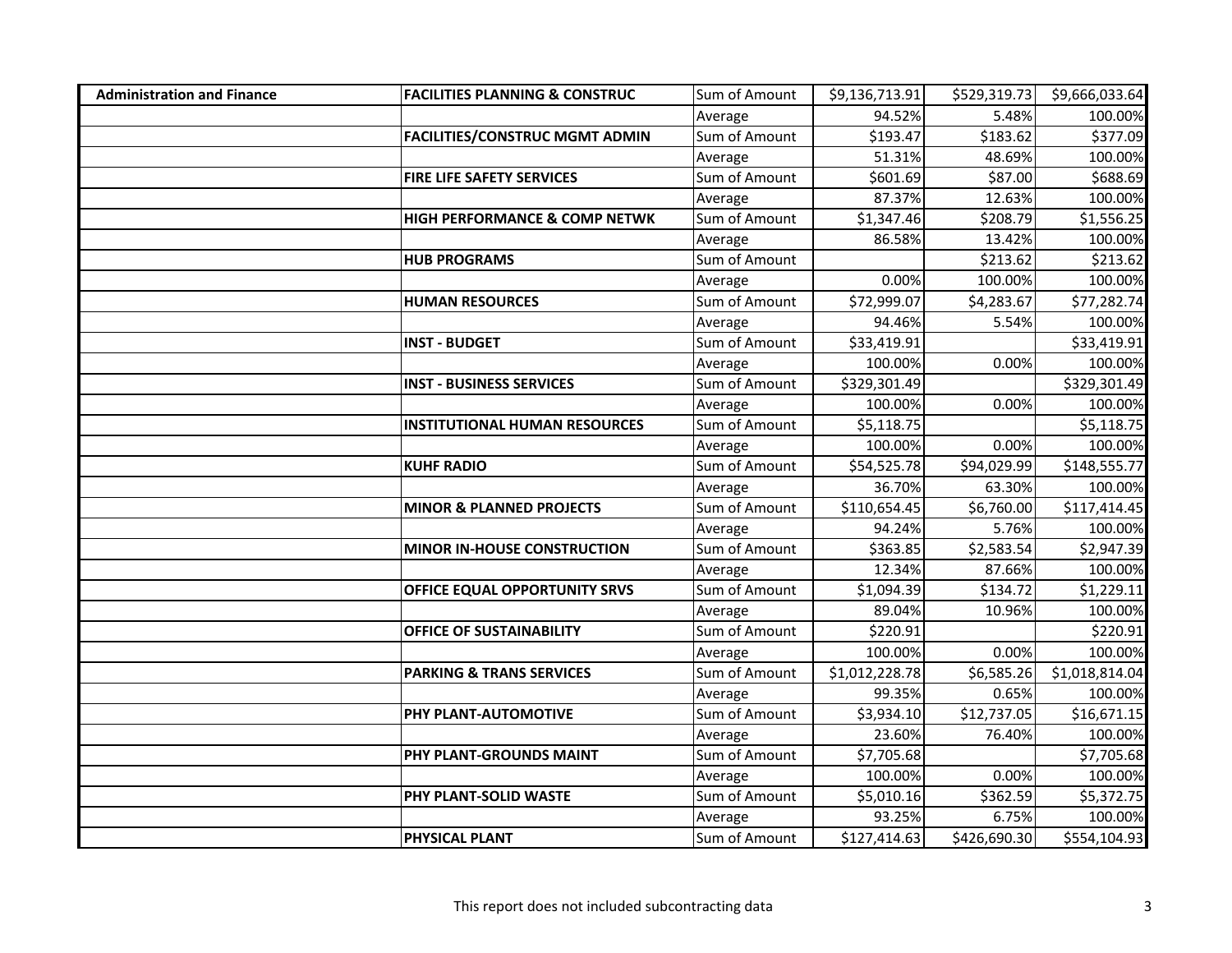| <b>Administration and Finance</b>               | PHYSICAL PLANT                           | Average       | 22.99%          | 77.01%      | 100.00%                          |
|-------------------------------------------------|------------------------------------------|---------------|-----------------|-------------|----------------------------------|
|                                                 | <b>PLANNING</b>                          | Sum of Amount | \$4,815.16      |             | \$4,815.16                       |
|                                                 |                                          | Average       | 100.00%         | 0.00%       | 100.00%                          |
|                                                 | <b>POLICE</b>                            | Sum of Amount | \$121,627.39    | \$1,502.28  | \$123,129.67                     |
|                                                 |                                          | Average       | 98.78%          | 1.22%       | 100.00%                          |
|                                                 | POSTAL SERVICES OPERATIONS               | Sum of Amount | \$2,504.74      |             | \$2,504.74                       |
|                                                 |                                          | Average       | 100.00%         | 0.00%       | 100.00%                          |
|                                                 | PRINTING OPERATIONS                      | Sum of Amount | \$15,878.01     |             | \$15,878.01                      |
|                                                 |                                          | Average       | 100.00%         | 0.00%       | 100.00%                          |
|                                                 | <b>PUBLIC ART</b>                        | Sum of Amount | \$244,469.52    | \$1,293.75  | \$245,763.27                     |
|                                                 |                                          | Average       | 99.47%          | 0.53%       | 100.00%                          |
|                                                 | <b>PURCHASED UTILITIES</b>               | Sum of Amount | \$1,449.00      |             | \$1,449.00                       |
|                                                 |                                          | Average       | 100.00%         | 0.00%       | 100.00%                          |
|                                                 | <b>REAL ESTATE SERVICES</b>              | Sum of Amount | \$155.50        |             | \$155.50                         |
|                                                 |                                          | Average       | 100.00%         | 0.00%       | 100.00%                          |
|                                                 | <b>RISK MANAGEMENT</b>                   | Sum of Amount | \$137.51        |             | \$137.51                         |
|                                                 |                                          | Average       | 100.00%         | 0.00%       | 100.00%                          |
|                                                 | <b>SERVICE LEVEL AGREEMENT</b>           | Sum of Amount | \$10,632.62     |             | \$10,632.62                      |
|                                                 |                                          | Average       | 100.00%         | 0.00%       | 100.00%                          |
|                                                 | <b>STUDENT BUSINESS SERVICES</b>         | Sum of Amount | \$16,282.63     | \$1,671.63  | \$17,954.26                      |
|                                                 |                                          | Average       | 90.69%          | 9.31%       | 100.00%                          |
|                                                 | <b>TECHNOLOGY SERVICES &amp; SUPPORT</b> | Sum of Amount | \$48,166.14     | \$43,164.30 | \$91,330.44                      |
|                                                 |                                          | Average       | 52.74%          | 47.26%      | 100.00%                          |
|                                                 | TV PUBLIC BROADCASTING                   | Sum of Amount | \$94,254.28     | \$90,683.71 | \$184,937.99                     |
|                                                 |                                          | Average       | 50.97%          | 49.03%      | 100.00%                          |
|                                                 | <b>UIT BUSINESS SERVICES</b>             | Sum of Amount | \$247.87        | \$2,615.24  | \$2,863.11                       |
|                                                 |                                          | Average       | 8.66%           | 91.34%      | 100.00%                          |
|                                                 | UIT EXTERNALLY FUNDED PROJECTS           | Sum of Amount |                 | \$83,720.27 | \$83,720.27                      |
|                                                 |                                          | Average       | 0.00%           | 100.00%     | 100.00%                          |
|                                                 | <b>UIT SECURITY</b>                      | Sum of Amount | \$365,586.69    | \$31,554.82 | \$397,141.51                     |
|                                                 |                                          | Average       | 92.05%          | 7.95%       | 100.00%                          |
|                                                 | <b>UNIV PROP SERV OPERATIONS</b>         | Sum of Amount | \$288,063.92    | \$1,025.28  | \$289,089.20                     |
|                                                 |                                          | Average       | 99.65%          | 0.35%       | 100.00%                          |
|                                                 | UNIVERSITY INFORMATION TECH              | Sum of Amount | \$3,813.15      | \$11,877.64 | \$15,690.79                      |
|                                                 |                                          | Average       | 24.30%          | 75.70%      | 100.00%                          |
| <b>Administration and Finance Sum of Amount</b> |                                          |               | \$12,986,660.23 |             | $$1,531,324.72$ $$14,517,984.95$ |
| <b>Administration and Finance Average</b>       |                                          |               | 89.45%          | 10.55%      | 100.00%                          |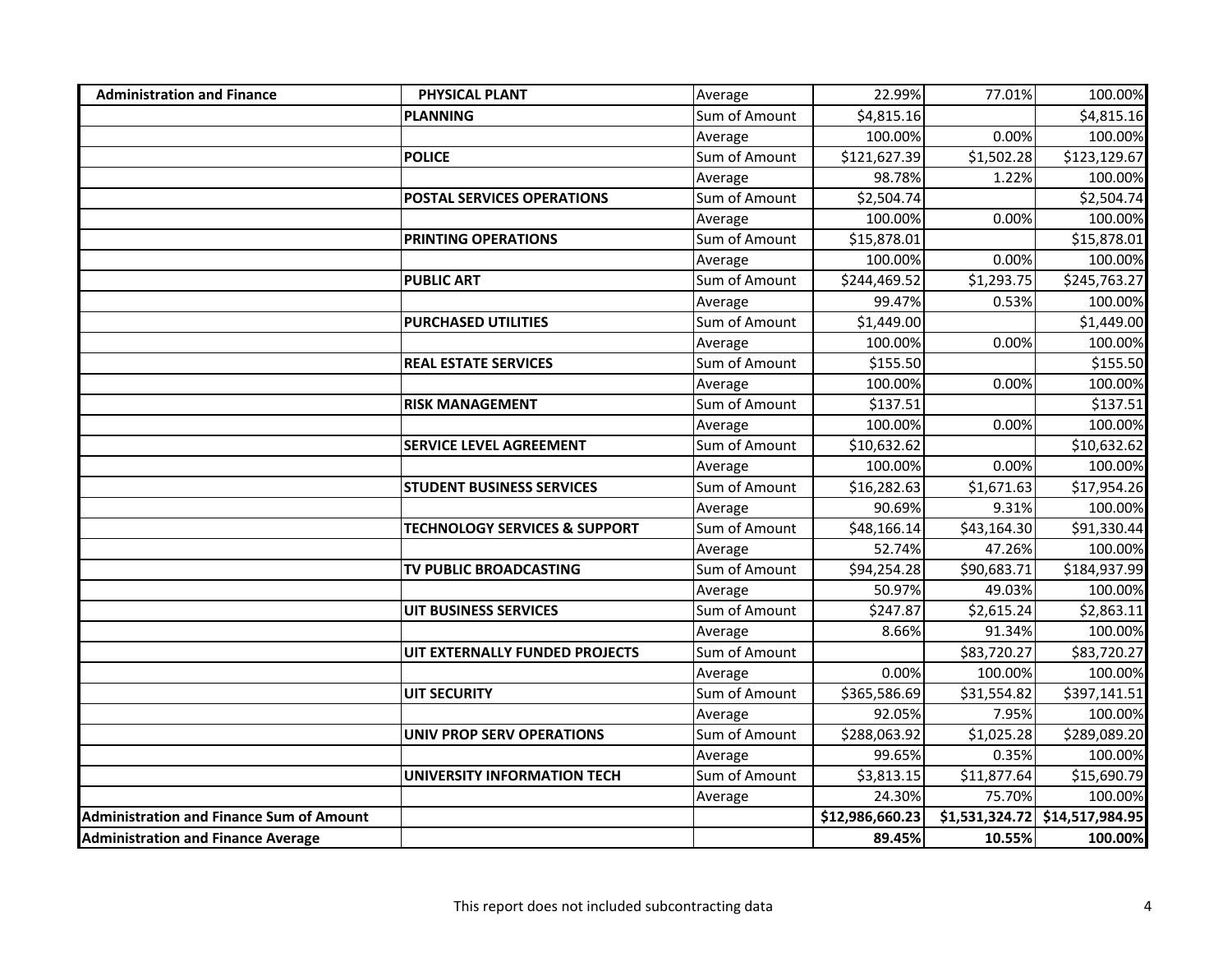| Architecture                      | <b>COMMU DESIGN CNTR SUSAN ROGERS</b> | Sum of Amount | \$460.63               |             | \$460.63    |
|-----------------------------------|---------------------------------------|---------------|------------------------|-------------|-------------|
|                                   |                                       | Average       | 100.00%                | 0.00%       | 100.00%     |
|                                   | DEAN, G D HINES ARCH & DESIGN         | Sum of Amount | \$33,001.39            | \$7,234.86  | \$40,236.25 |
|                                   |                                       | Average       | 82.02%                 | 17.98%      | 100.00%     |
| <b>Architecture Sum of Amount</b> |                                       |               | \$33,462.02            | \$7,234.86  | \$40,696.88 |
| <b>Architecture Average</b>       |                                       |               | 82.22%                 | 17.78%      | 100.00%     |
| <b>Business Administration</b>    | <b>ACCOUNTANCY AND TAXATION</b>       | Sum of Amount | \$17,714.45            | \$2,659.81  | \$20,374.26 |
|                                   |                                       | Average       | 86.95%                 | 13.05%      | 100.00%     |
|                                   | <b>ACCOUNTING CERTIFICATE PROGRAM</b> | Sum of Amount | \$466.92               | \$56.40     | \$523.32    |
|                                   |                                       | Average       | 89.22%                 | 10.78%      | 100.00%     |
|                                   | <b>BAUER CAREER SERVICES CTR</b>      | Sum of Amount | \$7,983.34             | \$2,141.95  | \$10,125.29 |
|                                   |                                       | Average       | 78.85%                 | 21.15%      | 100.00%     |
|                                   | <b>BAUER COMMUNICATIONS</b>           | Sum of Amount | \$9,015.00             | \$8,324.69  | \$17,339.69 |
|                                   |                                       | Average       | 51.99%                 | 48.01%      | 100.00%     |
|                                   | <b>BAUER DIVISION OF TECHNOLOGY</b>   | Sum of Amount | \$8,459.01             | \$5,702.44  | \$14,161.45 |
|                                   |                                       | Average       | 59.73%                 | 40.27%      | 100.00%     |
|                                   | <b>BAUER GRADUATEPROFESSIONALPRGS</b> | Sum of Amount | \$25,882.07            | \$865.31    | \$26,747.38 |
|                                   |                                       | Average       | 96.76%                 | 3.24%       | 100.00%     |
|                                   | CTR FOR EXECUTIVE DEVELOPMENT         | Sum of Amount | \$3,960.10             |             | \$3,960.10  |
|                                   |                                       | Average       | 100.00%                | 0.00%       | 100.00%     |
|                                   | <b>DEAN'S OFFICE BAUER COLLEGE</b>    | Sum of Amount | \$65,913.50            | \$20,293.29 | \$86,206.79 |
|                                   |                                       | Average       | 76.46%                 | 23.54%      | 100.00%     |
|                                   | <b>DECISION AND INFORMATION SCIEN</b> | Sum of Amount | \$1,500.65             | \$3,400.81  | \$4,901.46  |
|                                   |                                       | Average       | 30.62%                 | 69.38%      | 100.00%     |
|                                   | <b>EXECUTIVE DEGREE PROGRAMS</b>      | Sum of Amount | \$32,366.69            | \$165.25    | \$32,531.94 |
|                                   |                                       | Average       | 99.49%                 | 0.51%       | 100.00%     |
|                                   | <b>FINANCE DEPARTMENT</b>             | Sum of Amount | \$11,161.88            | \$409.29    | \$11,571.17 |
|                                   |                                       | Average       | 96.46%                 | 3.54%       | 100.00%     |
|                                   | <b>MANAGEMENT DEPARTMENT</b>          | Sum of Amount | \$39.00                | \$263.07    | \$302.07    |
|                                   |                                       | Average       | 12.91%                 | 87.09%      | 100.00%     |
|                                   | <b>MARKETING DEPARTMENT</b>           | Sum of Amount | \$2,558.21             | \$705.28    | \$3,263.49  |
|                                   |                                       | Average       | 78.39%                 | 21.61%      | 100.00%     |
|                                   | <b>SALES EXCELLENCE INSTITUTE</b>     | Sum of Amount | \$14,494.38            | \$2,006.38  | \$16,500.76 |
|                                   |                                       | Average       | 87.84%                 | 12.16%      | 100.00%     |
|                                   | <b>SMALL BUSINESS DEV CENTER</b>      | Sum of Amount | \$19,323.72            | \$8,618.30  | \$27,942.02 |
|                                   |                                       | Average       | 69.16%                 | 30.84%      | 100.00%     |
|                                   | <b>UNDERGRAD BUSINESS PROG</b>        | Sum of Amount | $\overline{$}5,774.54$ | \$725.10    | \$6,499.64  |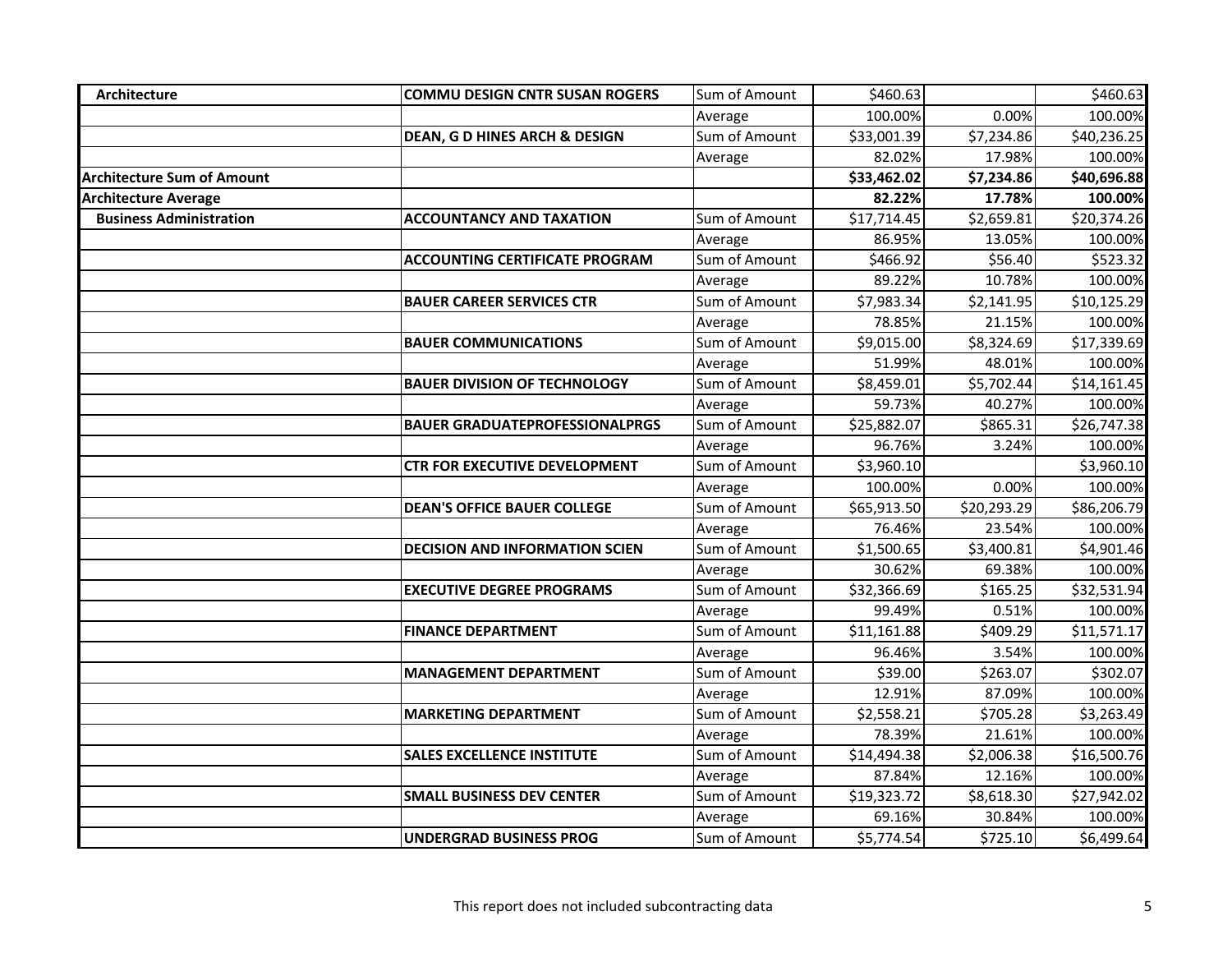| <b>Business Administration</b>               | <b>UNDERGRAD BUSINESS PROG</b>            | Average       | 88.84%                  | 11.16%      | 100.00%        |
|----------------------------------------------|-------------------------------------------|---------------|-------------------------|-------------|----------------|
|                                              | <b>WOLFF CTR FOR ENTREPRENEURSHIP</b>     | Sum of Amount | \$4,679.92              | \$2,891.29  | \$7,571.21     |
|                                              |                                           | Average       | 61.81%                  | 38.19%      | 100.00%        |
| <b>Business Administration Sum of Amount</b> |                                           |               | \$231,293.38            | \$59,228.66 | \$290,522.04   |
| <b>Business Administration Average</b>       |                                           |               | 79.61%                  | 20.39%      | 100.00%        |
| <b>Chancellor/President</b>                  | <b>BASEBALL</b>                           | Sum of Amount | \$141,074.14            | \$4,115.77  | \$145,189.91   |
|                                              |                                           | Average       | 97.17%                  | 2.83%       | 100.00%        |
|                                              | <b>COMPLIANCE</b>                         | Sum of Amount | \$213.65                |             | \$213.65       |
|                                              |                                           | Average       | 100.00%                 | 0.00%       | 100.00%        |
|                                              | <b>FOOTBALL</b>                           | Sum of Amount | \$26,521.20             | \$504.14    | \$27,025.34    |
|                                              |                                           | Average       | 98.13%                  | 1.87%       | 100.00%        |
|                                              | <b>GOVERNMENTAL RELATIONS</b>             | Sum of Amount | \$1,109.60              |             | \$1,109.60     |
|                                              |                                           | Average       | 100.00%                 | 0.00%       | 100.00%        |
|                                              | <b>INTERCOLLEGIATE ATHLETICS</b>          | Sum of Amount | \$1,187,423.65          | \$33,455.58 | \$1,220,879.23 |
|                                              |                                           | Average       | 97.26%                  | 2.74%       | 100.00%        |
|                                              | <b>MEN'S BASKETBALL</b>                   | Sum of Amount | \$208,896.75            | \$7,589.49  | \$216,486.24   |
|                                              |                                           | Average       | 96.49%                  | 3.51%       | 100.00%        |
|                                              | <b>MEN'S GOLF</b>                         | Sum of Amount | \$7,689.02              | \$25.11     | \$7,714.13     |
|                                              |                                           | Average       | 99.67%                  | 0.33%       | 100.00%        |
|                                              | <b>MEN'S TRACK AND FIELD</b>              | Sum of Amount | \$42,847.93             | \$92.69     | \$42,940.62    |
|                                              |                                           | Average       | 99.78%                  | 0.22%       | 100.00%        |
|                                              | <b>NEIGHBORHOOD &amp; STRATEGIC INITI</b> | Sum of Amount | \$379.54                | \$69.46     | \$449.00       |
|                                              |                                           | Average       | 84.53%                  | 15.47%      | 100.00%        |
|                                              | OFF OF PROTOCOL SPECIAL EVENTS            | Sum of Amount | \$23,237.81             | \$34.69     | \$23,272.50    |
|                                              |                                           | Average       | 99.85%                  | 0.15%       | 100.00%        |
|                                              | <b>PRESIDENT</b>                          | Sum of Amount | \$3,631.54              | \$282.68    | \$3,914.22     |
|                                              |                                           | Average       | 92.78%                  | 7.22%       | 100.00%        |
|                                              | <b>STAFF COUNCIL</b>                      | Sum of Amount | \$295.01                |             | \$295.01       |
|                                              |                                           | Average       | 100.00%                 | 0.00%       | 100.00%        |
|                                              | <b>UH ENERGY</b>                          | Sum of Amount | $\overline{$}15,671.67$ | \$4,978.65  | \$20,650.32    |
|                                              |                                           | Average       | 75.89%                  | 24.11%      | 100.00%        |
|                                              | <b>WOMEN'S BASKETBALL</b>                 | Sum of Amount | \$23,051.63             | \$2,179.58  | \$25,231.21    |
|                                              |                                           | Average       | 91.36%                  | 8.64%       | 100.00%        |
|                                              | <b>WOMEN'S GOLF</b>                       | Sum of Amount | \$2,015.96              |             | \$2,015.96     |
|                                              |                                           | Average       | 100.00%                 | 0.00%       | 100.00%        |
|                                              | <b>WOMEN'S SOCCER</b>                     | Sum of Amount | \$1,736.66              | \$360.00    | \$2,096.66     |
|                                              |                                           | Average       | 82.83%                  | 17.17%      | 100.00%        |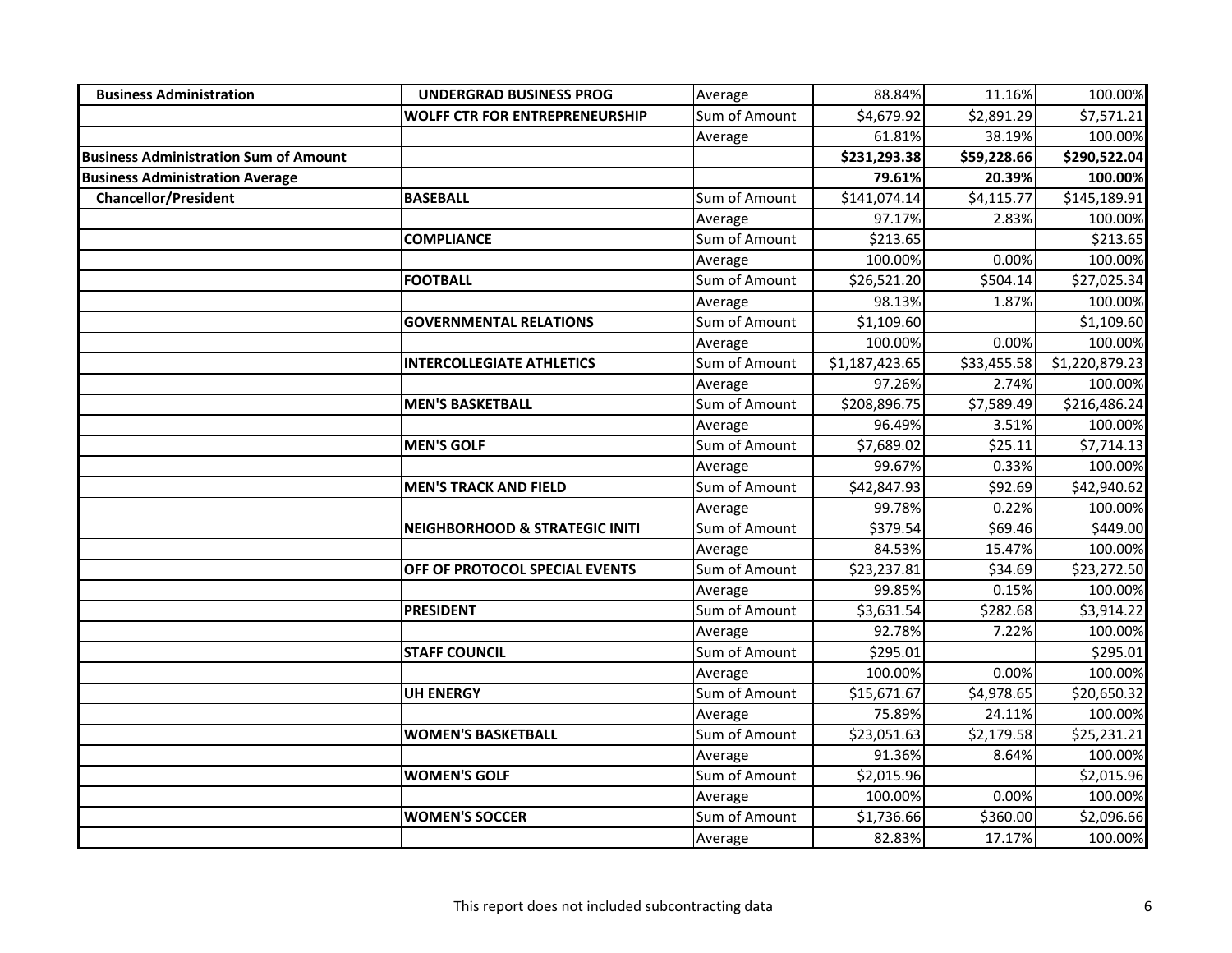| <b>Chancellor/President</b>               | <b>WOMEN'S SOFTBALL</b>                  | Sum of Amount | \$38,914.22    | \$9,247.50  | \$48,161.72    |
|-------------------------------------------|------------------------------------------|---------------|----------------|-------------|----------------|
|                                           |                                          | Average       | 80.80%         | 19.20%      | 100.00%        |
|                                           | <b>WOMEN'S SWIMMING &amp; DIVING</b>     | Sum of Amount | \$5,001.84     |             | \$5,001.84     |
|                                           |                                          | Average       | 100.00%        | 0.00%       | 100.00%        |
|                                           | <b>WOMEN'S TENNIS</b>                    | Sum of Amount | \$4,882.38     | \$367.00    | \$5,249.38     |
|                                           |                                          | Average       | 93.01%         | 6.99%       | 100.00%        |
|                                           | <b>WOMEN'S VOLLEYBALL</b>                | Sum of Amount | \$3,229.93     | \$1,440.00  | \$4,669.93     |
|                                           |                                          | Average       | 69.16%         | 30.84%      | 100.00%        |
| <b>Chancellor/President Sum of Amount</b> |                                          |               | \$1,737,824.13 | \$64,742.34 | \$1,802,566.47 |
| <b>Chancellor/President Average</b>       |                                          |               | 96.41%         | 3.59%       | 100.00%        |
| <b>College of Medicine</b>                | <b>BEHAVIORAL &amp; SOCIAL SCIENCES</b>  | Sum of Amount |                | \$5,784.19  | \$5,784.19     |
|                                           |                                          | Average       | 0.00%          | 100.00%     | 100.00%        |
|                                           | <b>BIOMEDICAL SCIENCES</b>               | Sum of Amount | \$2,506.00     |             | \$2,506.00     |
|                                           |                                          | Average       | 100.00%        | 0.00%       | 100.00%        |
|                                           | <b>CLINICAL SCIENCES</b>                 | Sum of Amount | \$74.43        | \$2,208.95  | \$2,283.38     |
|                                           |                                          | Average       | 3.26%          | 96.74%      | 100.00%        |
|                                           | <b>HEALTH SYST &amp; POPULATIONS SCI</b> | Sum of Amount | \$31.44        | \$1,209.12  | \$1,240.56     |
|                                           |                                          | Average       | 2.53%          | 97.47%      | 100.00%        |
|                                           | <b>MEDICAL EDUCATION</b>                 | Sum of Amount | \$5,527.00     | \$199.95    | \$5,726.95     |
|                                           |                                          | Average       | 96.51%         | 3.49%       | 100.00%        |
|                                           | <b>OFFICE OF THE DEAN</b>                | Sum of Amount | \$12,989.04    | \$3,167.05  | \$16,156.09    |
|                                           |                                          | Average       | 80.40%         | 19.60%      | 100.00%        |
|                                           | <b>STU AFF ADMISSIONS &amp; OUTREACH</b> | Sum of Amount |                | \$1,523.90  | \$1,523.90     |
|                                           |                                          | Average       | 0.00%          | 100.00%     | 100.00%        |
| <b>College of Medicine Sum of Amount</b>  |                                          |               | \$21,127.91    | \$14,093.16 | \$35,221.07    |
| <b>College of Medicine Average</b>        |                                          |               | 59.99%         | 40.01%      | 100.00%        |
| <b>College of Nursing</b>                 | <b>DEANS OFFICE - COLLEG OF NURSI</b>    | Sum of Amount | \$224,603.03   | \$22,010.89 | \$246,613.92   |
|                                           |                                          | Average       | 91.07%         | 8.93%       | 100.00%        |
| <b>College of Nursing Sum of Amount</b>   |                                          |               | \$224,603.03   | \$22,010.89 | \$246,613.92   |
| <b>College of Nursing Average</b>         |                                          |               | 91.07%         | 8.93%       | 100.00%        |
| <b>College of the Arts</b>                | <b>ART</b>                               | Sum of Amount | \$22,478.76    | \$125.25    | \$22,604.01    |
|                                           |                                          | Average       | 99.45%         | 0.55%       | 100.00%        |
|                                           | <b>BAND</b>                              | Sum of Amount | \$12,031.18    | \$1,490.68  | \$13,521.86    |
|                                           |                                          | Average       | 88.98%         | 11.02%      | 100.00%        |
|                                           | <b>BLAFFER GALLERY</b>                   | Sum of Amount | \$6,694.19     |             | \$6,694.19     |
|                                           |                                          | Average       | 100.00%        | 0.00%       | 100.00%        |
|                                           | <b>CWMCA CENTER FOR THE ARTS</b>         | Sum of Amount | \$138,880.99   |             | \$138,880.99   |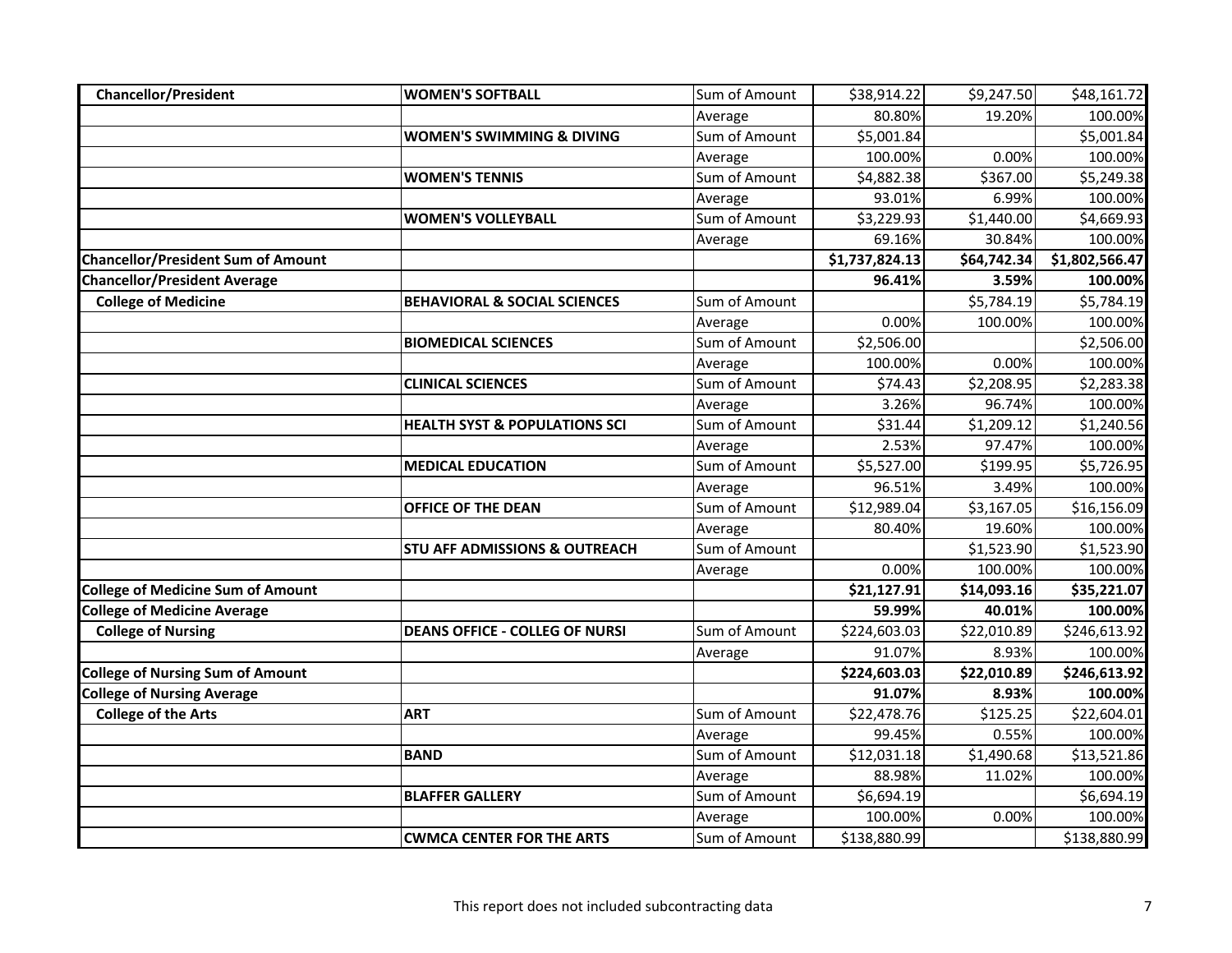| <b>College of the Arts</b>               | <b>CWMCA CENTER FOR THE ARTS</b>      | Average       | 100.00%      | 0.00%       | 100.00%      |
|------------------------------------------|---------------------------------------|---------------|--------------|-------------|--------------|
|                                          | <b>DEAN OFFIC THE COLLEGE OF ARTS</b> | Sum of Amount | \$32,860.52  | \$2,321.11  | \$35,181.63  |
|                                          |                                       | Average       | 93.40%       | 6.60%       | 100.00%      |
|                                          | <b>MUSIC</b>                          | Sum of Amount | \$67,543.74  | \$712.31    | \$68,256.05  |
|                                          |                                       | Average       | 98.96%       | 1.04%       | 100.00%      |
|                                          | <b>THEATER</b>                        | Sum of Amount | \$13,403.61  | \$2,253.99  | \$15,657.60  |
|                                          |                                       | Average       | 85.60%       | 14.40%      | 100.00%      |
| <b>College of the Arts Sum of Amount</b> |                                       |               | \$293,892.99 | \$6,903.34  | \$300,796.33 |
| <b>College of the Arts Average</b>       |                                       |               | 97.70%       | 2.30%       | 100.00%      |
| <b>Education</b>                         | <b>ASIAN AMERICAN STUDIES</b>         | Sum of Amount |              | \$282.55    | \$282.55     |
|                                          |                                       | Average       | 0.00%        | 100.00%     | 100.00%      |
|                                          | CENTER FOR INFO TECG IN ED.           | Sum of Amount | \$4,946.62   | \$6,821.48  | \$11,768.10  |
|                                          |                                       | Average       | 42.03%       | 57.97%      | 100.00%      |
|                                          | <b>CHARTER SCHOOL</b>                 | Sum of Amount | \$1,569.04   | \$135.00    | \$1,704.04   |
|                                          |                                       | Average       | 92.08%       | 7.92%       | 100.00%      |
|                                          | <b>CURRICULUM AND INSTRUCTION</b>     | Sum of Amount | \$7,644.85   | \$641.04    | \$8,285.89   |
|                                          |                                       | Average       | 92.26%       | 7.74%       | 100.00%      |
|                                          | <b>DEAN, EDUCATION</b>                | Sum of Amount | \$22,662.24  | \$4,837.52  | \$27,499.76  |
|                                          |                                       | Average       | 82.41%       | 17.59%      | 100.00%      |
|                                          | ED LEADERSHIP & POLICY STUDIES        | Sum of Amount | \$7,533.91   | \$3,965.08  | \$11,498.99  |
|                                          |                                       | Average       | 65.52%       | 34.48%      | 100.00%      |
|                                          | PSYCH, HLTH & LEARNING SCIENCE        | Sum of Amount | \$27,263.80  | \$1,668.54  | \$28,932.34  |
|                                          |                                       | Average       | 94.23%       | 5.77%       | 100.00%      |
| <b>Education Sum of Amount</b>           |                                       |               | \$71,620.46  | \$18,351.21 | \$89,971.67  |
| <b>Education Average</b>                 |                                       |               | 79.60%       | 20.40%      | 100.00%      |
| <b>Engineering</b>                       | <b>BIOMEDICAL ENGINEERING</b>         | Sum of Amount | \$65,309.17  | \$2,300.06  | \$67,609.23  |
|                                          |                                       | Average       | 96.60%       | 3.40%       | 100.00%      |
|                                          | <b>CHEMICAL ENGINEERING</b>           | Sum of Amount | \$84,417.07  | \$9,041.97  | \$93,459.04  |
|                                          |                                       | Average       | 90.33%       | 9.67%       | 100.00%      |
|                                          | <b>CIVIL ENGINEERING</b>              | Sum of Amount | \$23,921.91  | \$6,524.42  | \$30,446.33  |
|                                          |                                       | Average       | 78.57%       | 21.43%      | 100.00%      |
|                                          | <b>COMPOSITE ENGR APPLICATIONS CT</b> | Sum of Amount | \$370.20     | \$372.85    | \$743.05     |
|                                          |                                       | Average       | 49.82%       | 50.18%      | 100.00%      |
|                                          | <b>CTR FOR INNOVATIVE GROUTING</b>    | Sum of Amount | \$55.00      |             | \$55.00      |
|                                          |                                       | Average       | 100.00%      | 0.00%       | 100.00%      |
|                                          | <b>DEAN, ENGINEERING</b>              | Sum of Amount | \$53,683.22  | \$3,784.10  | \$57,467.32  |
|                                          |                                       | Average       | 93.42%       | 6.58%       | 100.00%      |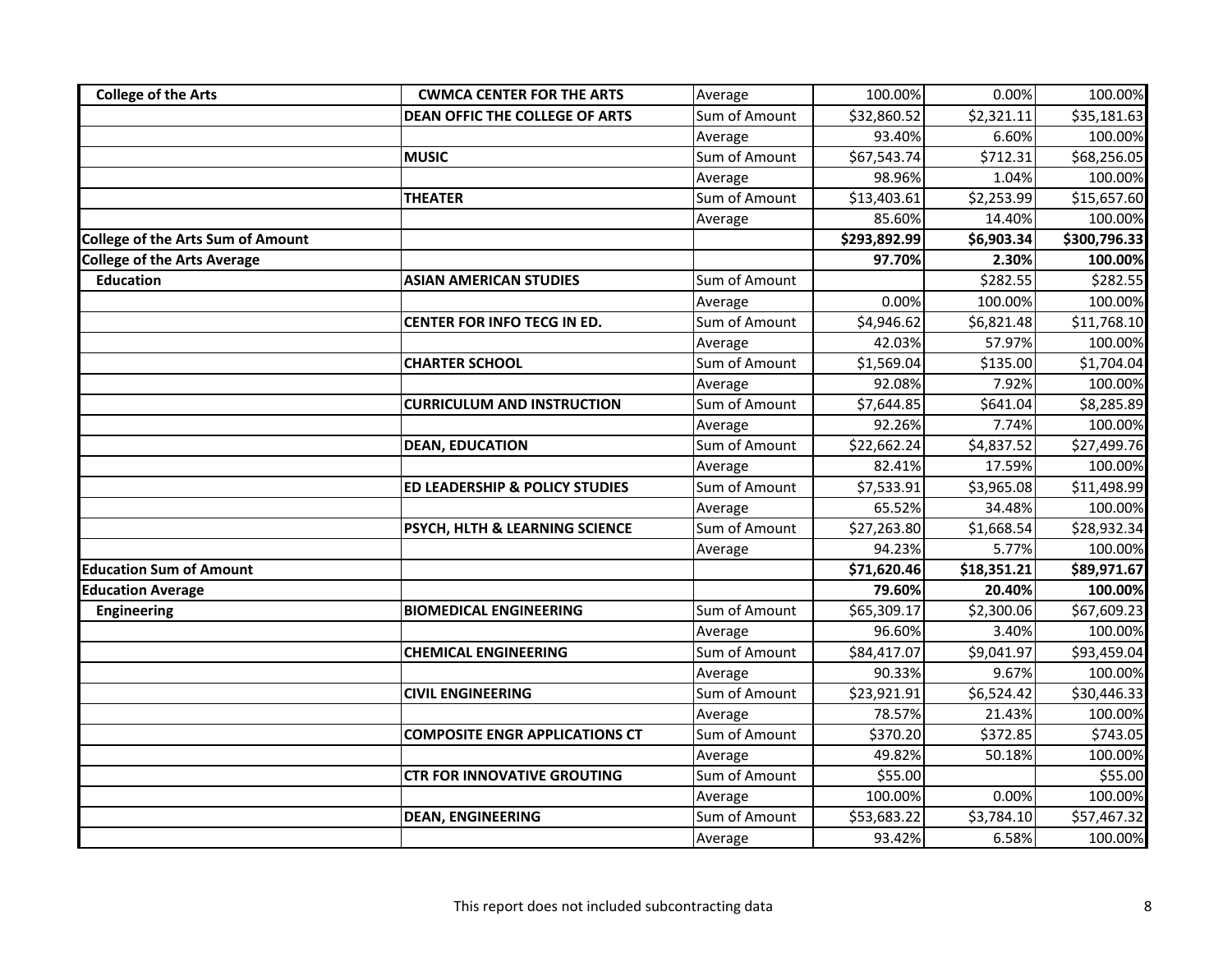| <b>Engineering</b>                                   | <b>ELECTRICAL ENGINEERING</b>             | Sum of Amount | \$84,938.49  | \$799.16    | \$85,737.65  |
|------------------------------------------------------|-------------------------------------------|---------------|--------------|-------------|--------------|
|                                                      |                                           | Average       | 99.07%       | 0.93%       | 100.00%      |
|                                                      | <b>ENGr UNDERGRADUATE PROGRAMS</b>        | Sum of Amount | \$3,430.44   | \$5,196.13  | \$8,626.57   |
|                                                      |                                           | Average       | 39.77%       | 60.23%      | 100.00%      |
|                                                      | <b>INDUSTRIAL ENGINEERING</b>             | Sum of Amount | \$179.89     | \$1,582.43  | \$1,762.32   |
|                                                      |                                           | Average       | 10.21%       | 89.79%      | 100.00%      |
|                                                      | <b>INTEGRATED BIO &amp; NANO SYSTEM</b>   | Sum of Amount | \$2,291.25   |             | \$2,291.25   |
|                                                      |                                           | Average       | 100.00%      | 0.00%       | 100.00%      |
|                                                      | <b>MECHANICAL ENGINEERING</b>             | Sum of Amount | \$18,208.93  | \$7,285.16  | \$25,494.09  |
|                                                      |                                           | Average       | 71.42%       | 28.58%      | 100.00%      |
|                                                      | <b>NAT'L AIRBORNE LASER MAP</b>           | Sum of Amount | \$4,516.28   |             | \$4,516.28   |
|                                                      |                                           | Average       | 100.00%      | 0.00%       | 100.00%      |
|                                                      | PETROLEUM ENGINEERING                     | Sum of Amount | \$70,327.91  | \$4,898.84  | \$75,226.75  |
|                                                      |                                           | Average       | 93.49%       | 6.51%       | 100.00%      |
| <b>Engineering Sum of Amount</b>                     |                                           |               | \$411,649.76 | \$41,785.12 | \$453,434.88 |
| <b>Engineering Average</b>                           |                                           |               | 90.78%       | 9.22%       | 100.00%      |
| <b>Graduate College of Social Work</b>               | ALUMNI, CAREER & DEVELOPMENT              | Sum of Amount | \$2,126.96   |             | \$2,126.96   |
|                                                      |                                           | Average       | 100.00%      | 0.00%       | 100.00%      |
|                                                      | <b>AMERICAN HUMANICS</b>                  | Sum of Amount | \$14.82      |             | \$14.82      |
|                                                      |                                           | Average       | 100.00%      | 0.00%       | 100.00%      |
|                                                      | <b>CHILD &amp; FAMILY CENTER</b>          | Sum of Amount | \$673.87     | \$865.49    | \$1,539.36   |
|                                                      |                                           | Average       | 43.78%       | 56.22%      | 100.00%      |
|                                                      | <b>CTR DRUG &amp; SOCIAL POLICY RESRC</b> | Sum of Amount | \$54,717.71  | \$5.15      | \$54,722.86  |
|                                                      |                                           | Average       | 99.99%       | 0.01%       | 100.00%      |
|                                                      | <b>DEAN, SOCIAL WORK</b>                  | Sum of Amount | \$30,554.61  | \$5,267.33  | \$35,821.94  |
|                                                      |                                           | Average       | 85.30%       | 14.70%      | 100.00%      |
|                                                      | <b>GCSW RESEARCH CENTER SUPPORT</b>       | Sum of Amount |              | \$658.20    | \$658.20     |
|                                                      |                                           | Average       | 0.00%        | 100.00%     | 100.00%      |
|                                                      | <b>GCSW-INFORMATION TECHNOLOGY</b>        | Sum of Amount | \$646.09     |             | \$646.09     |
|                                                      |                                           | Average       | 100.00%      | 0.00%       | 100.00%      |
|                                                      | LATINA MATERNAL & FAMILY HLTH             | Sum of Amount | \$1,815.96   | \$3,345.49  | \$5,161.45   |
|                                                      |                                           | Average       | 35.18%       | 64.82%      | 100.00%      |
| <b>Graduate College of Social Work Sum of Amount</b> |                                           |               | \$90,550.02  | \$10,141.66 | \$100,691.68 |
| <b>Graduate College of Social Work Average</b>       |                                           |               | 89.93%       | 10.07%      | 100.00%      |
| <b>Honors College</b>                                | <b>DEAN, HONORS COLLEGE</b>               | Sum of Amount | \$26,773.41  | \$632.80    | \$27,406.21  |
|                                                      |                                           | Average       | 97.69%       | 2.31%       | 100.00%      |
|                                                      | <b>FORENSICS PROGRAM</b>                  | Sum of Amount | \$321.00     |             | \$321.00     |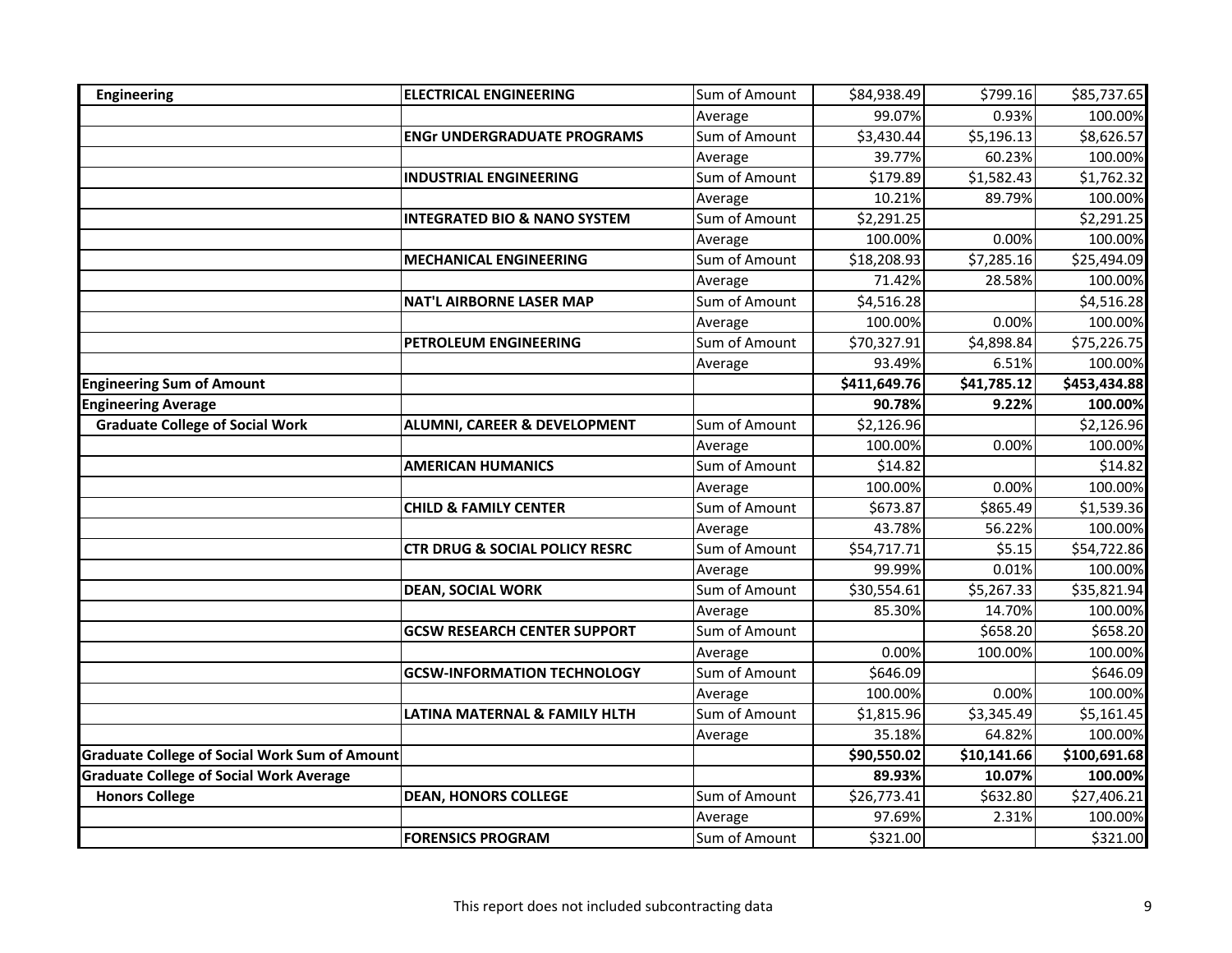| <b>Honors College</b>                          | <b>FORENSICS PROGRAM</b>                 | Average       | 100.00%      | 0.00%       | 100.00%      |
|------------------------------------------------|------------------------------------------|---------------|--------------|-------------|--------------|
|                                                | <b>OFFICE OF UNDERGRAD RESEARCH</b>      | Sum of Amount | \$5,142.07   |             | \$5,142.07   |
|                                                |                                          | Average       | 100.00%      | 0.00%       | 100.00%      |
| <b>Honors College Sum of Amount</b>            |                                          |               | \$32,236.48  | \$632.80    | \$32,869.28  |
| <b>Honors College Average</b>                  |                                          |               | 98.07%       | 1.93%       | 100.00%      |
| <b>Hotel and Restaurant Management</b>         | DEAN, HOTEL & RESTAURANT MANAG           | Sum of Amount | \$10,566.89  | \$6,326.47  | \$16,893.36  |
|                                                |                                          | Average       | 62.55%       | 37.45%      | 100.00%      |
|                                                | HOTEL AND RESTAURANT MANAGEMEN           | Sum of Amount | \$715,699.53 | \$20,363.36 | \$736,062.89 |
|                                                |                                          | Average       | 97.23%       | 2.77%       | 100.00%      |
| Hotel and Restaurant Management Sum of Amount  |                                          |               | \$726,266.42 | \$26,689.83 | \$752,956.25 |
| <b>Hotel and Restaurant Management Average</b> |                                          |               | 96.46%       | 3.54%       | 100.00%      |
| <b>Law Center</b>                              | <b>ALUMNI RELATIONS, LAW</b>             | Sum of Amount | $-516.16$    | \$6,209.47  | \$6,193.31   |
|                                                |                                          | Average       | $-0.26%$     | 100.26%     | 100.00%      |
|                                                | <b>ASSOCIATE DEAN, LAW</b>               | Sum of Amount |              | \$103.54    | \$103.54     |
|                                                |                                          | Average       | 0.00%        | 100.00%     | 100.00%      |
|                                                | <b>BLAKELEY INSTITUTE</b>                | Sum of Amount | \$3,774.02   |             | \$3,774.02   |
|                                                |                                          | Average       | 100.00%      | 0.00%       | 100.00%      |
|                                                | <b>BUSINESS SERVICES, LAW</b>            | Sum of Amount | \$2,205.15   | \$1,835.22  | \$4,040.37   |
|                                                |                                          | Average       | 54.58%       | 45.42%      | 100.00%      |
|                                                | <b>CAREER SERVICES, LAW</b>              | Sum of Amount | \$5,743.47   | \$286.86    | \$6,030.33   |
|                                                |                                          | Average       | 95.24%       | 4.76%       | 100.00%      |
|                                                | <b>CENTER PROGRAMS, LAW</b>              | Sum of Amount |              | \$145.26    | \$145.26     |
|                                                |                                          | Average       | 0.00%        | 100.00%     | 100.00%      |
|                                                | <b>DEAN, LAW</b>                         | Sum of Amount | \$740.40     | \$14.46     | \$754.86     |
|                                                |                                          | Average       | 98.08%       | 1.92%       | 100.00%      |
|                                                | <b>FACILITIES, LAW</b>                   | Sum of Amount |              | \$2,821.88  | \$2,821.88   |
|                                                |                                          | Average       | 0.00%        | 100.00%     | 100.00%      |
|                                                | <b>FACULTY SUPPORT LAW</b>               | Sum of Amount | \$3,128.22   | \$4,587.29  | \$7,715.51   |
|                                                |                                          | Average       | 40.54%       | 59.46%      | 100.00%      |
|                                                | <b>HEALTH LAW &amp; POLICY INSTITUTE</b> | Sum of Amount | \$70.91      | \$136.30    | \$207.21     |
|                                                |                                          | Average       | 34.22%       | 65.78%      | 100.00%      |
|                                                | <b>IHELG</b>                             | Sum of Amount | \$101.01     |             | \$101.01     |
|                                                |                                          | Average       | 100.00%      | 0.00%       | 100.00%      |
|                                                | <b>INNOCENCE PROGRAM</b>                 | Sum of Amount | \$14.42      |             | \$14.42      |
|                                                |                                          | Average       | 100.00%      | 0.00%       | 100.00%      |
|                                                | <b>LAW INFORMATION TECHNOLOGY</b>        | Sum of Amount | \$198.00     | \$1,430.00  | \$1,628.00   |
|                                                |                                          | Average       | 12.16%       | 87.84%      | 100.00%      |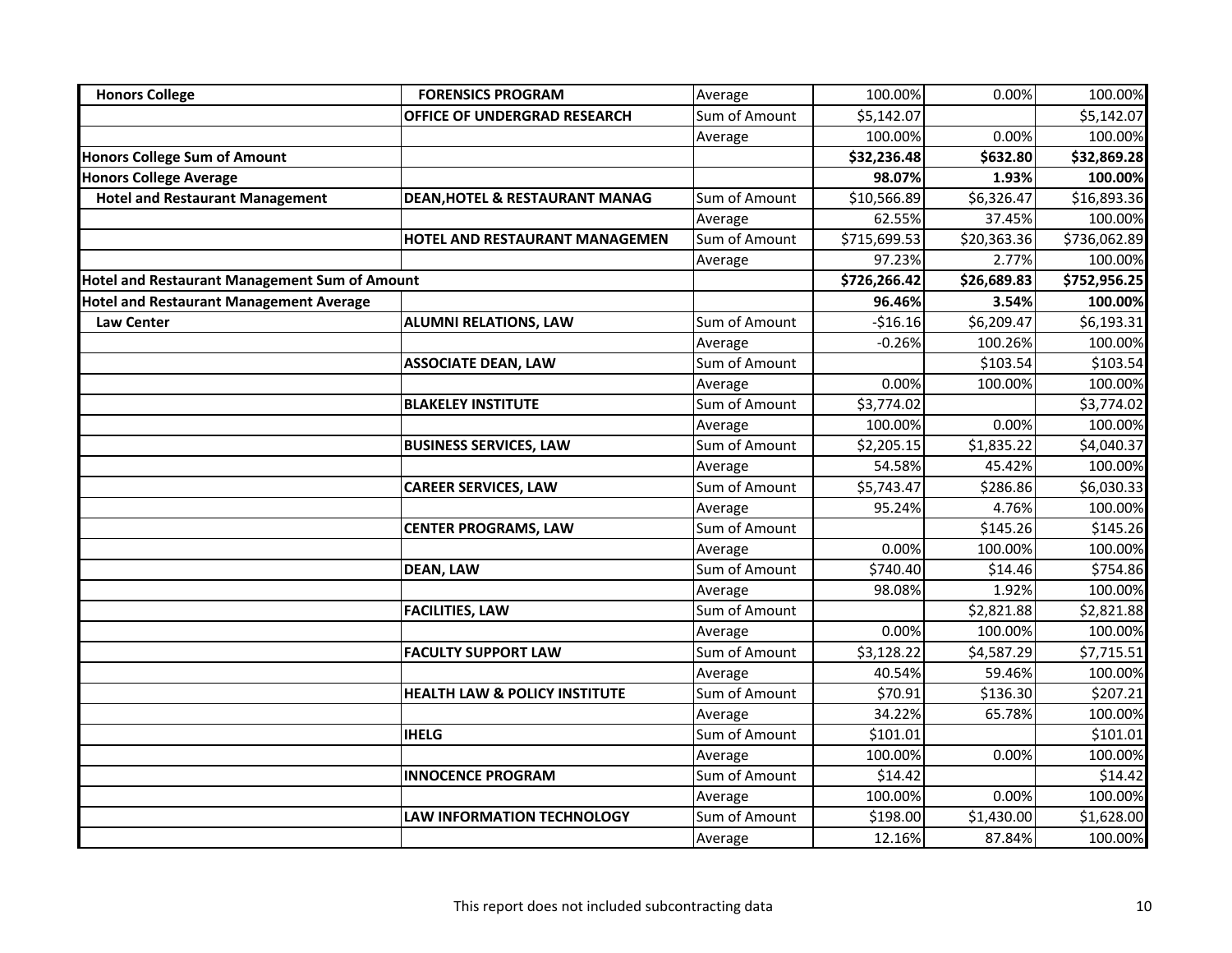| <b>Law Center</b>                       | <b>LAW LIBRARY</b>                      | Sum of Amount | \$42,947.75  | \$2,826.44  | \$45,774.19  |
|-----------------------------------------|-----------------------------------------|---------------|--------------|-------------|--------------|
|                                         |                                         | Average       | 93.83%       | 6.17%       | 100.00%      |
|                                         | LEGAL AID CLINIC, LAW                   | Sum of Amount | \$219.00     | \$75.57     | \$294.57     |
|                                         |                                         | Average       | 74.35%       | 25.65%      | 100.00%      |
|                                         | LEGAL RESEARCH & WRITING, LAW           | Sum of Amount | \$1,697.70   | \$81.96     | \$1,779.66   |
|                                         |                                         | Average       | 95.39%       | 4.61%       | 100.00%      |
|                                         | PUBLIC RELS & MARKETING, LAW            | Sum of Amount | \$1,980.94   | \$939.61    | \$2,920.55   |
|                                         |                                         | Average       | 67.83%       | 32.17%      | 100.00%      |
|                                         | <b>STUDENT ORGANIZATION, LAW</b>        | Sum of Amount | \$320.31     |             | \$320.31     |
|                                         |                                         | Average       | 100.00%      | 0.00%       | 100.00%      |
|                                         | <b>STUDENT SERVICES, LAW</b>            | Sum of Amount | \$7,257.91   | \$1,689.74  | \$8,947.65   |
|                                         |                                         | Average       | 81.12%       | 18.88%      | 100.00%      |
| Law Center Sum of Amount                |                                         |               | \$70,383.05  | \$23,183.60 | \$93,566.65  |
| Law Center Average                      |                                         |               | 75.22%       | 24.78%      | 100.00%      |
| <b>Liberal Arts and Social Sciences</b> | <b>AEROSPACE STUDIES</b>                | Sum of Amount | \$49.60      |             | \$49.60      |
|                                         |                                         | Average       | 100.00%      | 0.00%       | 100.00%      |
|                                         | <b>AFRICAN-AMERICAN STUDIES</b>         | Sum of Amount | \$313.69     |             | \$313.69     |
|                                         |                                         | Average       | 100.00%      | 0.00%       | 100.00%      |
|                                         | <b>ARTE PUBLICO</b>                     | Sum of Amount | \$69,127.37  | \$2,634.44  | \$71,761.81  |
|                                         |                                         | Average       | 96.33%       | 3.67%       | 100.00%      |
|                                         | <b>CENTER FOR PUBLIC HISTORY</b>        | Sum of Amount | \$5,780.77   | \$4,061.93  | \$9,842.70   |
|                                         |                                         | Average       | 58.73%       | 41.27%      | 100.00%      |
|                                         | <b>COMMUNICATION</b>                    | Sum of Amount | \$8,030.92   | \$2,119.95  | \$10,150.87  |
|                                         |                                         | Average       | 79.12%       | 20.88%      | 100.00%      |
|                                         | <b>COMMUNICATIONS DISORDERS</b>         | Sum of Amount | \$6,338.05   | \$3,210.16  | \$9,548.21   |
|                                         |                                         | Average       | 66.38%       | 33.62%      | 100.00%      |
|                                         | <b>COMPARATIVE CULTURAL STUDIES</b>     | Sum of Amount | \$607.59     | \$302.32    | \$909.91     |
|                                         |                                         | Average       | 66.77%       | 33.23%      | 100.00%      |
|                                         | <b>DEAN, LIBERAL ARTS &amp; SOC SCI</b> | Sum of Amount | \$275,382.33 | \$15,883.67 | \$291,266.00 |
|                                         |                                         | Average       | 94.55%       | 5.45%       | 100.00%      |
|                                         | <b>ECONOMICS</b>                        | Sum of Amount | \$6,717.52   | \$621.39    | \$7,338.91   |
|                                         |                                         | Average       | 91.53%       | 8.47%       | 100.00%      |
|                                         | <b>ENGLISH</b>                          | Sum of Amount | \$16,456.01  | \$1,674.52  | \$18,130.53  |
|                                         |                                         | Average       | 90.76%       | 9.24%       | 100.00%      |
|                                         | <b>HEALTH AND HUMAN PERFORMANCE</b>     | Sum of Amount | \$24,459.90  | \$1,635.00  | \$26,094.90  |
|                                         |                                         | Average       | 93.73%       | 6.27%       | 100.00%      |
|                                         | <b>HISPANIC STUDIES</b>                 | Sum of Amount | \$2,329.85   | \$702.80    | \$3,032.65   |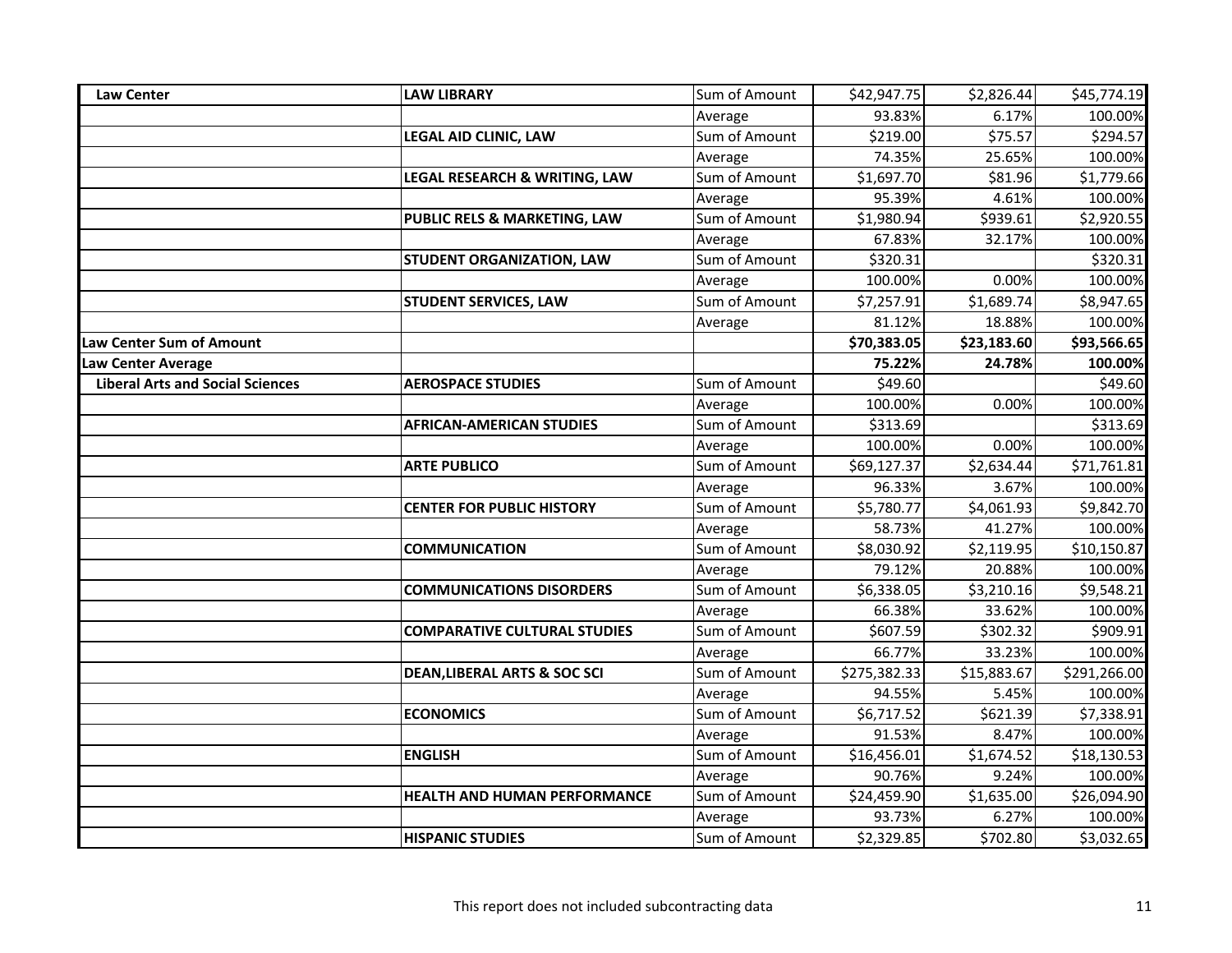| <b>Liberal Arts and Social Sciences</b>               | <b>HISPANIC STUDIES</b>                  | Average       | 76.83%         | 23.17%      | 100.00%        |
|-------------------------------------------------------|------------------------------------------|---------------|----------------|-------------|----------------|
|                                                       | <b>HISTORY</b>                           | Sum of Amount | \$1,621.51     | \$1,448.95  | \$3,070.46     |
|                                                       |                                          | Average       | 52.81%         | 47.19%      | 100.00%        |
|                                                       | <b>MEXICAN-AMERICAN STUDIES</b>          | Sum of Amount | \$71,772.71    | \$17,524.56 | \$89,297.27    |
|                                                       |                                          | Average       | 80.38%         | 19.62%      | 100.00%        |
|                                                       | <b>MILITARY SCIENCE</b>                  | Sum of Amount | \$463.91       |             | \$463.91       |
|                                                       |                                          | Average       | 100.00%        | 0.00%       | 100.00%        |
|                                                       | <b>MODERN AND CLASSICAL LANGUAGES</b>    | Sum of Amount | \$4,183.08     | \$1,305.68  | \$5,488.76     |
|                                                       |                                          | Average       | 76.21%         | 23.79%      | 100.00%        |
|                                                       | <b>PHILOSOPHY</b>                        | Sum of Amount | \$2,443.25     | \$8.20      | \$2,451.45     |
|                                                       |                                          | Average       | 99.67%         | 0.33%       | 100.00%        |
|                                                       | POLITICAL SCIENCE                        | Sum of Amount | \$3,176.78     | \$2,969.84  | \$6,146.62     |
|                                                       |                                          | Average       | 51.68%         | 48.32%      | 100.00%        |
|                                                       | <b>PSYCHOLOGY</b>                        | Sum of Amount | \$16,619.16    | \$1,113.37  | \$17,732.53    |
|                                                       |                                          | Average       | 93.72%         | 6.28%       | 100.00%        |
|                                                       | PUBLIC ADMINISTRATION PROGRAM            | Sum of Amount | \$447.50       |             | \$447.50       |
|                                                       |                                          | Average       | 100.00%        | 0.00%       | 100.00%        |
|                                                       | <b>SOCIOLOGY</b>                         | Sum of Amount | \$380.03       | \$1,096.13  | \$1,476.16     |
|                                                       |                                          | Average       | 25.74%         | 74.26%      | 100.00%        |
|                                                       | <b>WOMEN'S STUDIES PROGRAM</b>           | Sum of Amount | \$25,185.75    | \$597.62    | \$25,783.37    |
|                                                       |                                          | Average       | 97.68%         | 2.32%       | 100.00%        |
| <b>Liberal Arts and Social Sciences Sum of Amount</b> |                                          |               | \$541,887.28   | \$58,910.53 | \$600,797.81   |
| Liberal Arts and Social Sciences Average              |                                          |               | 90.19%         | 9.81%       | 100.00%        |
| Library                                               | <b>UNIVERSITY LIBRARIES</b>              | Sum of Amount | \$1,204,166.95 | \$7,108.53  | \$1,211,275.48 |
|                                                       |                                          | Average       | 99.41%         | 0.59%       | 100.00%        |
| <b>Library Sum of Amount</b>                          |                                          |               | \$1,204,166.95 | \$7,108.53  | \$1,211,275.48 |
| <b>Library Average</b>                                |                                          |               | 99.41%         | 0.59%       | 100.00%        |
| <b>Natural Science and Mathematics</b>                | <b>BIOLOGY &amp; BIOCHEMISTRY</b>        | Sum of Amount | \$70,230.61    | \$3,094.13  | \$73,324.74    |
|                                                       |                                          | Average       | 95.78%         | 4.22%       | 100.00%        |
|                                                       | <b>CHEMISTRY</b>                         | Sum of Amount | \$284,873.63   | \$21,623.07 | \$306,496.70   |
|                                                       |                                          | Average       | 92.95%         | 7.05%       | 100.00%        |
|                                                       | <b>COMPUTER SCIENCE</b>                  | Sum of Amount | \$17,231.20    | \$1,166.50  | \$18,397.70    |
|                                                       |                                          | Average       | 93.66%         | 6.34%       | 100.00%        |
|                                                       | <b>CTR FOR NUCLEAR REC&amp;CELL SIGN</b> | Sum of Amount | \$61,862.08    | \$2,167.27  | \$64,029.35    |
|                                                       |                                          | Average       | 96.62%         | 3.38%       | 100.00%        |
|                                                       | <b>DEAN, NATURAL SCIENCE &amp; MATHE</b> | Sum of Amount | \$28,085.01    | \$1,064.12  | \$29,149.13    |
|                                                       |                                          | Average       | 96.35%         | 3.65%       | 100.00%        |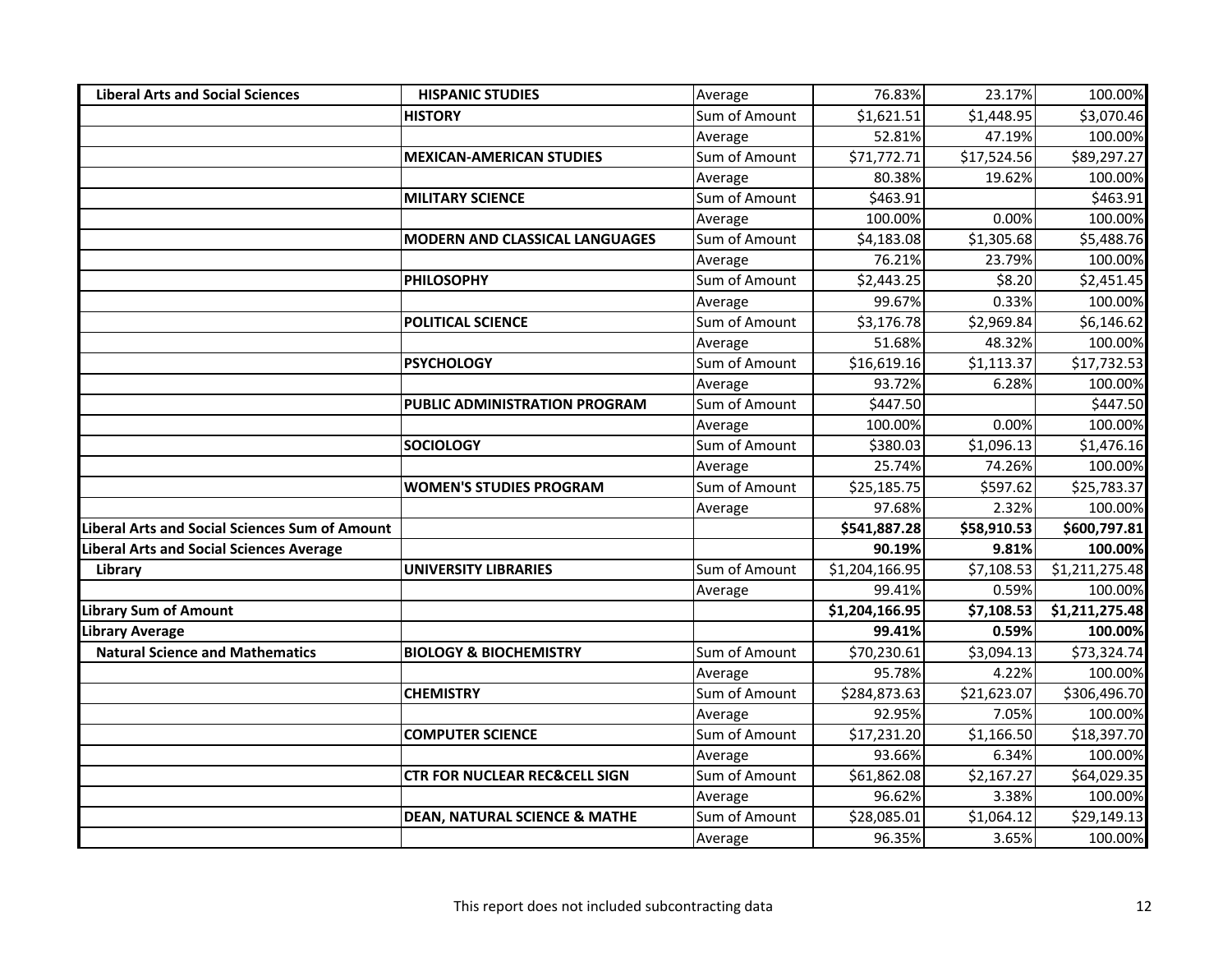| <b>Natural Science and Mathematics</b>               | <b>EARTH &amp; ATMOSPHERIC SCIENCES</b> | Sum of Amount | \$149,092.94 | \$528.30    | \$149,621.24 |
|------------------------------------------------------|-----------------------------------------|---------------|--------------|-------------|--------------|
|                                                      |                                         | Average       | 99.65%       | 0.35%       | 100.00%      |
|                                                      | <b>HOUSTON COASTAL CENTER</b>           | Sum of Amount | \$42.95      |             | \$42.95      |
|                                                      |                                         | Average       | 100.00%      | 0.00%       | 100.00%      |
|                                                      | <b>INSTITUTE FOR CLIMATE/ATMO SCI</b>   | Sum of Amount | \$338.83     |             | \$338.83     |
|                                                      |                                         | Average       | 100.00%      | 0.00%       | 100.00%      |
|                                                      | <b>MATHEMATICS</b>                      | Sum of Amount | \$23,950.30  | \$11,420.86 | \$35,371.16  |
|                                                      |                                         | Average       | 67.71%       | 32.29%      | 100.00%      |
|                                                      | <b>PHYSICS</b>                          | Sum of Amount | \$68,137.80  | \$29,244.33 | \$97,382.13  |
|                                                      |                                         | Average       | 69.97%       | 30.03%      | 100.00%      |
| <b>Natural Science and Mathematics Sum of Amount</b> |                                         |               | \$703,845.35 | \$70,308.58 | \$774,153.93 |
| <b>Natural Science and Mathematics Average</b>       |                                         |               | 90.92%       | 9.08%       | 100.00%      |
| Optometry                                            | <b>DEAN, OPTOMETRY</b>                  | Sum of Amount | \$24,996.72  | \$4,658.13  | \$29,654.85  |
|                                                      |                                         | Average       | 84.29%       | 15.71%      | 100.00%      |
|                                                      | <b>OPT VISION SCIENCES</b>              | Sum of Amount | \$32,869.86  |             | \$32,869.86  |
|                                                      |                                         | Average       | 100.00%      | 0.00%       | 100.00%      |
|                                                      | <b>OPTOMETRY CLINIC</b>                 | Sum of Amount | \$545,800.33 | \$2,976.74  | \$548,777.07 |
|                                                      |                                         | Average       | 99.46%       | 0.54%       | 100.00%      |
| <b>Optometry Sum of Amount</b>                       |                                         |               | \$603,666.91 | \$7,634.87  | \$611,301.78 |
| <b>Optometry Average</b>                             |                                         |               | 98.75%       | 1.25%       | 100.00%      |
| Pharmacy                                             | <b>DEAN, PHARMACY</b>                   | Sum of Amount | \$17,977.72  | \$2,292.65  | \$20,270.37  |
|                                                      |                                         | Average       | 88.69%       | 11.31%      | 100.00%      |
|                                                      | <b>EXPERIENTIAL PROGRAMS</b>            | Sum of Amount | \$24,414.04  | \$168.76    | \$24,582.80  |
|                                                      |                                         | Average       | 99.31%       | 0.69%       | 100.00%      |
|                                                      | PHAR HEALTH OUTCOMES & POLICY           | Sum of Amount | \$45,472.03  | \$3,524.50  | \$48,996.53  |
|                                                      |                                         | Average       | 92.81%       | 7.19%       | 100.00%      |
|                                                      | PHARM PRAC & TRANS RESEARCH             | Sum of Amount | \$17,519.27  | \$3,486.49  | \$21,005.76  |
|                                                      |                                         | Average       | 83.40%       | 16.60%      | 100.00%      |
|                                                      | PHARMACOLOGICAL & PHARMACEUTIC          | Sum of Amount | \$133,362.77 | \$2,325.81  | \$135,688.58 |
|                                                      |                                         | Average       | 98.29%       | 1.71%       | 100.00%      |
|                                                      | <b>STUDENT SERVICES PHARMACY</b>        | Sum of Amount |              | \$4,766.13  | \$4,766.13   |
|                                                      |                                         | Average       | 0.00%        | 100.00%     | 100.00%      |
| <b>Pharmacy Sum of Amount</b>                        |                                         |               | \$238,745.83 | \$16,564.34 | \$255,310.17 |
| <b>Pharmacy Average</b>                              |                                         |               | 93.51%       | 6.49%       | 100.00%      |
| <b>Research</b>                                      | AMI: ADV MANUFACTURING INSTITU          | Sum of Amount | \$9,642.10   |             | \$9,642.10   |
|                                                      |                                         | Average       | 100.00%      | 0.00%       | 100.00%      |
|                                                      | <b>ANIMAL CARE OPERATIONS</b>           | Sum of Amount | \$27,458.60  | \$1,370.98  | \$28,829.58  |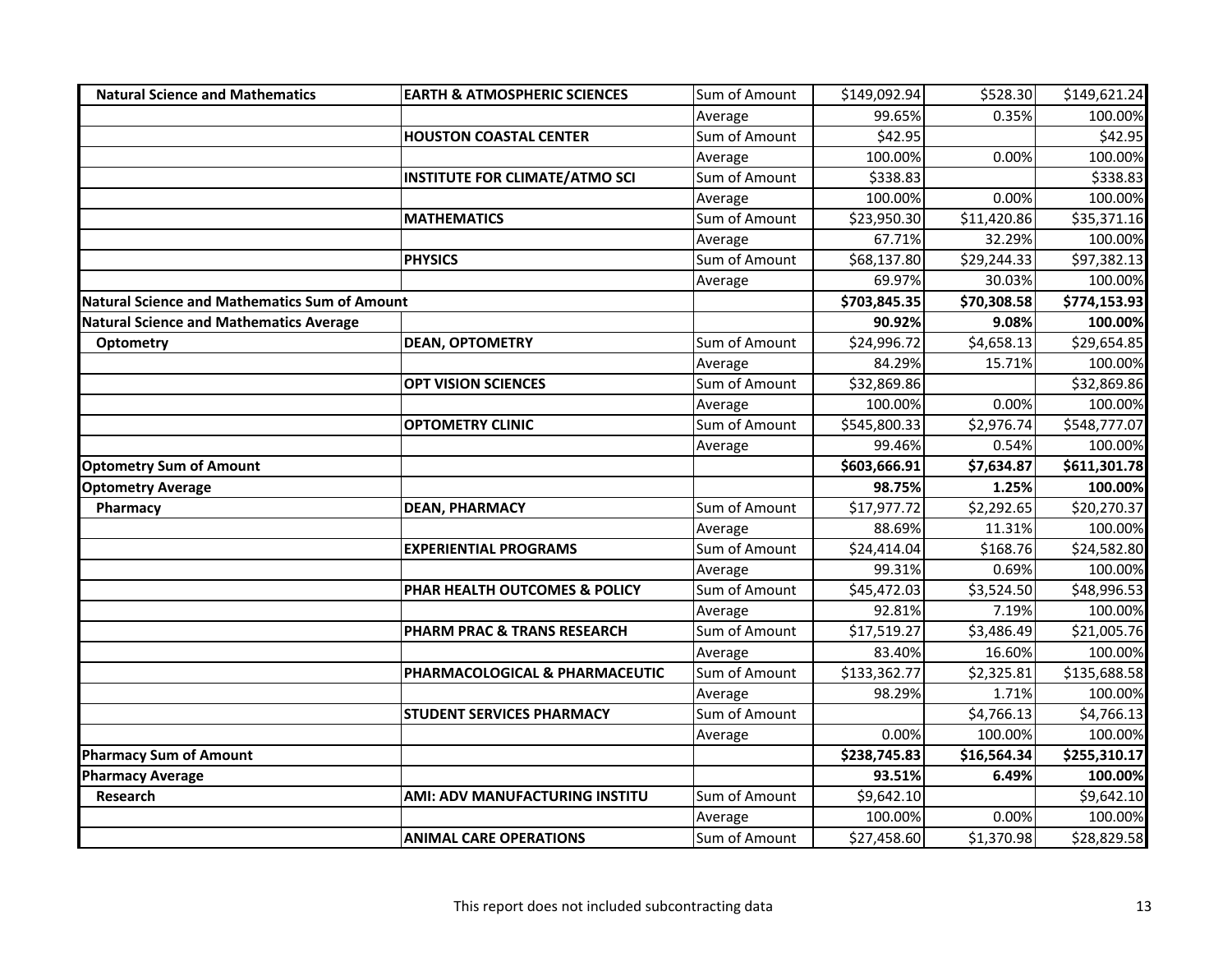| <b>Research</b>               | <b>ANIMAL CARE OPERATIONS</b>             | Average       | 95.24%       | 4.76%       | 100.00%      |
|-------------------------------|-------------------------------------------|---------------|--------------|-------------|--------------|
|                               | <b>BUSINESS OPERATIONS</b>                | Sum of Amount | \$7.93       | \$78.48     | \$86.41      |
|                               |                                           | Average       | 9.18%        | 90.82%      | 100.00%      |
|                               | <b>CARBON MGMT IN ENERGY (CMERC)</b>      | Sum of Amount | \$3,892.86   | $-$129.63$  | \$3,763.23   |
|                               |                                           | Average       | 103.44%      | $-3.44%$    | 100.00%      |
|                               | <b>CENTER FOR INNOVA/PARTNERSHIPS</b>     | Sum of Amount | \$5,042.70   | \$2,342.61  | \$7,385.31   |
|                               |                                           | Average       | 68.28%       | 31.72%      | 100.00%      |
|                               | <b>DATA ASSESSMENT &amp; IT DOR</b>       | Sum of Amount | \$150.91     | \$465.44    | \$616.35     |
|                               |                                           | Average       | 24.48%       | 75.52%      | 100.00%      |
|                               | <b>DOR COMMUNICATIONS</b>                 | Sum of Amount | \$3,087.75   | \$3,220.26  | \$6,308.01   |
|                               |                                           | Average       | 48.95%       | 51.05%      | 100.00%      |
|                               | <b>ENVIRONMENT HEALTH &amp; LIFE SAFE</b> | Sum of Amount | \$8,191.85   | \$124.44    | \$8,316.29   |
|                               |                                           | Average       | 98.50%       | 1.50%       | 100.00%      |
|                               | <b>GRANTS AND CONTRACTS</b>               | Sum of Amount | \$518.49     | \$6,506.09  | \$7,024.58   |
|                               |                                           | Average       | 7.38%        | 92.62%      | 100.00%      |
|                               | <b>HEALTH RESEARCH INSTITUTE</b>          | Sum of Amount | \$57.30      | \$354.38    | \$411.68     |
|                               |                                           | Average       | 13.92%       | 86.08%      | 100.00%      |
|                               | <b>HPE - DATA SCIENCE CENTER</b>          | Sum of Amount | $-559.53$    | \$104.26    | \$44.73      |
|                               |                                           | Average       | $-133.09%$   | 233.09%     | 100.00%      |
|                               | OFFICE OF INTELL PROPERTY MGMT            | Sum of Amount | \$174,221.21 | \$2,935.18  | \$177,156.39 |
|                               |                                           | Average       | 98.34%       | 1.66%       | 100.00%      |
|                               | <b>RESEARCH</b>                           | Sum of Amount | \$33,446.78  | \$1,478.98  | \$34,925.76  |
|                               |                                           | Average       | 95.77%       | 4.23%       | 100.00%      |
|                               | <b>RESEARCH ADMINISTRATION</b>            | Sum of Amount | \$449.99     |             | \$449.99     |
|                               |                                           | Average       | 100.00%      | 0.00%       | 100.00%      |
|                               | <b>RESEARCH INTEGRITY &amp; OVERSIGHT</b> | Sum of Amount | \$1,723.69   | \$384.22    | \$2,107.91   |
|                               |                                           | Average       | 81.77%       | 18.23%      | 100.00%      |
|                               | <b>TIMES</b>                              | Sum of Amount | \$10,566.80  | \$236.05    | \$10,802.85  |
|                               |                                           | Average       | 97.81%       | 2.19%       | 100.00%      |
|                               | TX CTR SUPERCONDUCTIVITY AT UH            | Sum of Amount | \$38,933.91  | \$3,510.97  | \$42,444.88  |
|                               |                                           | Average       | 91.73%       | 8.27%       | 100.00%      |
|                               | <b>VP FOR RESEARCH CENTRAL OFFICE</b>     | Sum of Amount | \$96,655.41  | \$2,317.01  | \$98,972.42  |
|                               |                                           | Average       | 97.66%       | 2.34%       | 100.00%      |
| <b>Research Sum of Amount</b> |                                           |               | \$413,988.75 | \$25,299.72 | \$439,288.47 |
| <b>Research Average</b>       |                                           |               | 94.24%       | 5.76%       | 100.00%      |
| <b>Student Affairs</b>        | <b>ADMISSIONS</b>                         | Sum of Amount | \$43,815.61  | \$29,938.14 | \$73,753.75  |
|                               |                                           | Average       | 59.41%       | 40.59%      | 100.00%      |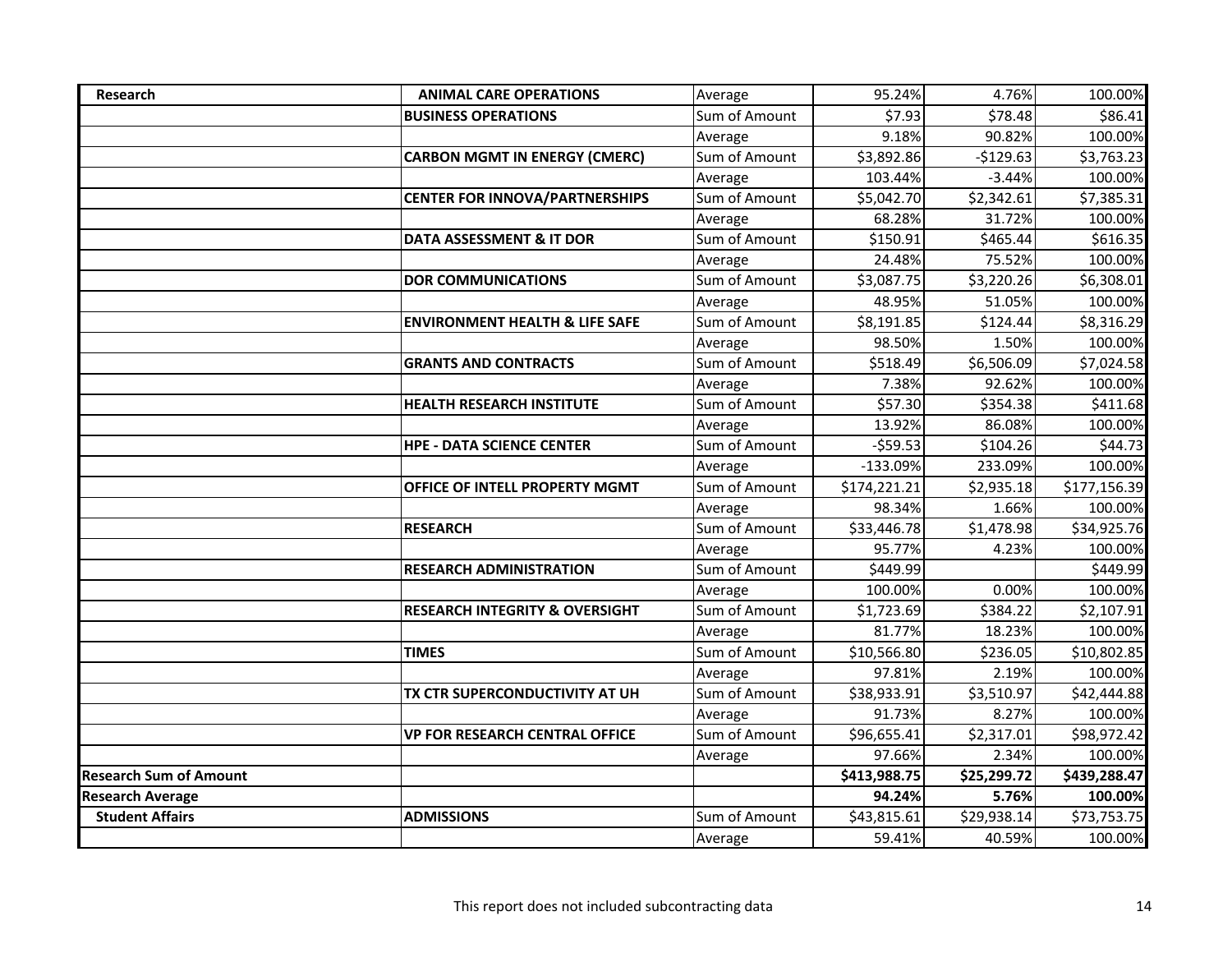| <b>Student Affairs</b> | <b>CAMPUS RECREATION</b>                  | Sum of Amount | \$21,699.43 | \$2,285.09  | \$23,984.52 |
|------------------------|-------------------------------------------|---------------|-------------|-------------|-------------|
|                        |                                           | Average       | 90.47%      | 9.53%       | 100.00%     |
|                        | <b>CAMPUS SOLUTIONS SVC</b>               | Sum of Amount | \$646.19    | \$526.49    | \$1,172.68  |
|                        |                                           | Average       | 55.10%      | 44.90%      | 100.00%     |
|                        | <b>CENTER FOR STUDENT INVOLVEMENT</b>     | Sum of Amount | \$158.86    | \$84.36     | \$243.22    |
|                        |                                           | Average       | 65.32%      | 34.68%      | 100.00%     |
|                        | <b>CENTER FOR STUDENT MEDIA</b>           | Sum of Amount | \$21,921.39 | \$288.28    | \$22,209.67 |
|                        |                                           | Average       | 98.70%      | 1.30%       | 100.00%     |
|                        | <b>CENTER FOR STUDENTS W/DISABILI</b>     | Sum of Amount | \$52,368.75 | \$38,269.88 | \$90,638.63 |
|                        |                                           | Average       | 57.78%      | 42.22%      | 100.00%     |
|                        | <b>CHILDREN'S LEARNING CENTER</b>         | Sum of Amount | \$20,784.21 | \$1,181.70  | \$21,965.91 |
|                        |                                           | Average       | 94.62%      | 5.38%       | 100.00%     |
|                        | <b>CNTR FOR DIVERSITY &amp; INCLUSION</b> | Sum of Amount | \$226.71    | \$90.09     | \$316.80    |
|                        |                                           | Average       | 71.56%      | 28.44%      | 100.00%     |
|                        | <b>COUGARS IN RECOVERY</b>                | Sum of Amount | \$225.69    | \$65.73     | \$291.42    |
|                        |                                           | Average       | 77.44%      | 22.56%      | 100.00%     |
|                        | <b>COUNSELING AND PSYCH SVCS</b>          | Sum of Amount | \$2,306.26  | \$5,073.74  | \$7,380.00  |
|                        |                                           | Average       | 31.25%      | 68.75%      | 100.00%     |
|                        | <b>CTR FRATERNITY &amp; SORORITY LIFE</b> | Sum of Amount | \$3,091.68  | \$56.90     | \$3,148.58  |
|                        |                                           | Average       | 98.19%      | 1.81%       | 100.00%     |
|                        | <b>DEAN OF STUDENTS</b>                   | Sum of Amount | \$3.75      | \$1,906.00  | \$1,909.75  |
|                        |                                           | Average       | 0.20%       | 99.80%      | 100.00%     |
|                        | <b>INTEGRATED ENROLLMENT SERVICES</b>     | Sum of Amount | \$515.81    | \$28,481.24 | \$28,997.05 |
|                        |                                           | Average       | 1.78%       | 98.22%      | 100.00%     |
|                        | <b>INTL STUDENT &amp; SCHOLAR SERVIC</b>  | Sum of Amount | \$44.77     | \$44.34     | \$89.11     |
|                        |                                           | Average       | 50.24%      | 49.76%      | 100.00%     |
|                        | <b>LGBTQ RESOURCE CENTER</b>              | Sum of Amount | \$52.40     |             | \$52.40     |
|                        |                                           | Average       | 100.00%     | 0.00%       | 100.00%     |
|                        | OFC OF THE UNIVERSIT REGISTRAR            | Sum of Amount | \$17,689.86 | \$51.61     | \$17,741.47 |
|                        |                                           | Average       | 99.71%      | 0.29%       | 100.00%     |
|                        | <b>RELIGION CENTER</b>                    | Sum of Amount | \$2,709.40  |             | \$2,709.40  |
|                        |                                           | Average       | 100.00%     | 0.00%       | 100.00%     |
|                        | <b>SCHOLARSIPS &amp; FINANCIAL AID</b>    | Sum of Amount | \$1,916.00  |             | \$1,916.00  |
|                        |                                           | Average       | 100.00%     | 0.00%       | 100.00%     |
|                        | <b>STU COMMUNICATION &amp; MARKETING</b>  | Sum of Amount | \$1,185.87  | \$6.33      | \$1,192.20  |
|                        |                                           | Average       | 99.47%      | 0.53%       | 100.00%     |
|                        | <b>STU HOUSING - RESIDE LIFE</b>          | Sum of Amount | \$26,906.97 | \$15,697.89 | \$42,604.86 |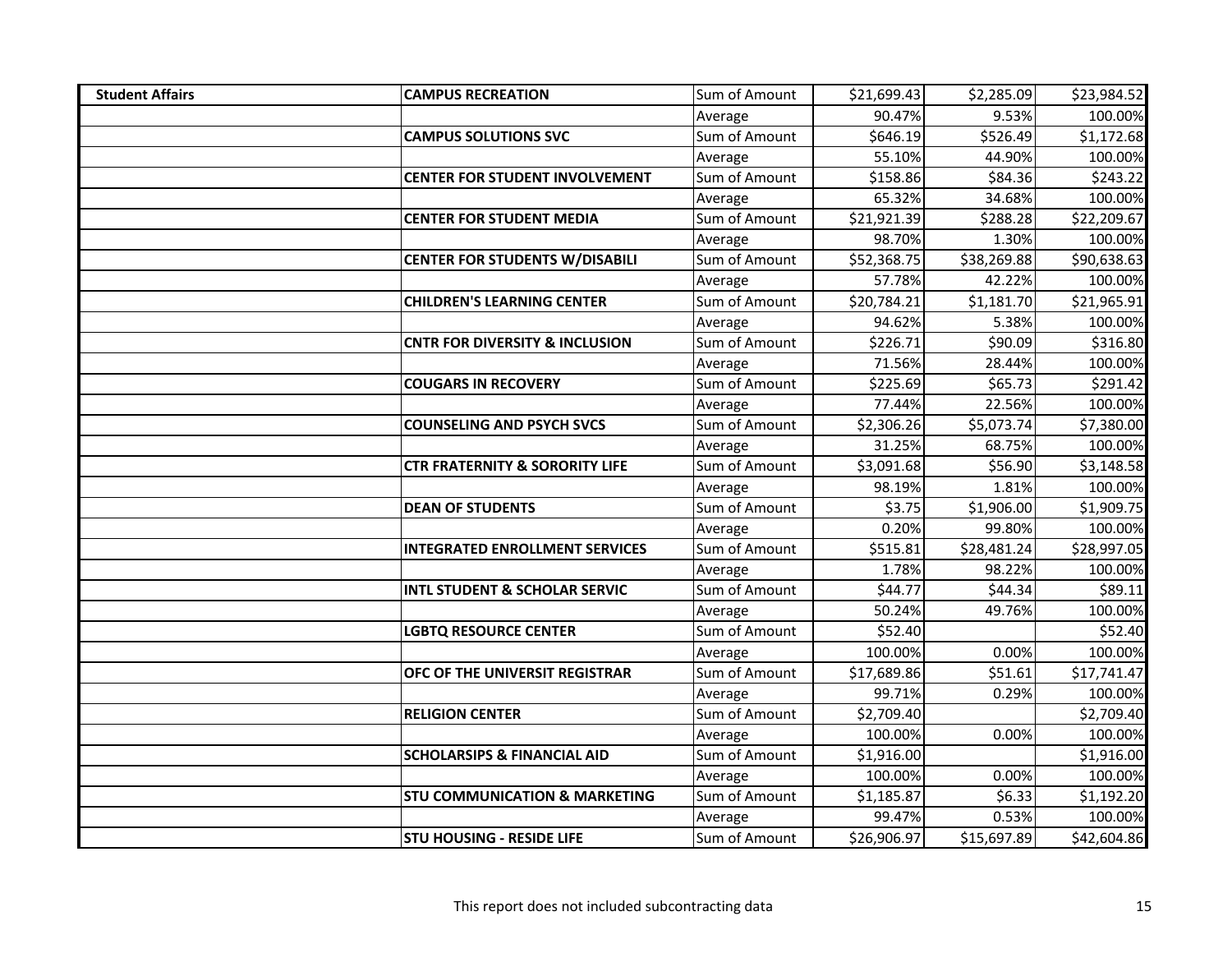| <b>Student Affairs</b>               | <b>STU HOUSING - RESIDE LIFE</b>          | Average                  | 63.15%                | 36.85%               | 100.00%                |
|--------------------------------------|-------------------------------------------|--------------------------|-----------------------|----------------------|------------------------|
|                                      | <b>STUDENT AFFAIRS</b>                    | Sum of Amount            | \$29,100.32           | \$397.28             | \$29,497.60            |
|                                      |                                           | Average                  | 98.65%                | 1.35%                | 100.00%                |
|                                      | STUDENT AFFAIRS BUSINESS SRVC             | Sum of Amount            | \$1,309.75            | \$185.48             | \$1,495.23             |
|                                      |                                           | Average                  | 87.60%                | 12.40%               | 100.00%                |
|                                      | <b>STUDENT AFFAIRS IT SERVICES</b>        | Sum of Amount            | \$735.94              |                      | \$735.94               |
|                                      |                                           | Average                  | 100.00%               | 0.00%                | 100.00%                |
|                                      | <b>STUDENT CENTER</b>                     | Sum of Amount            | \$14,763.81           | \$47,949.09          | \$62,712.90            |
|                                      |                                           | Average                  | 23.54%                | 76.46%               | 100.00%                |
|                                      | <b>STUDENT HEALTH CENTER</b>              | Sum of Amount            | \$9,322.78            | \$16,555.83          | \$25,878.61            |
|                                      |                                           | Average                  | 36.03%                | 63.97%               | 100.00%                |
|                                      | <b>UNIVERSITY CAREER SERVICES</b>         | Sum of Amount            | \$3,765.04            | \$2,555.07           | \$6,320.11             |
|                                      |                                           | Average                  | 59.57%                | 40.43%               | 100.00%                |
|                                      | <b>URBAN EXPERIENCE</b>                   | Sum of Amount            | \$1,324.95            | \$274.59             | \$1,599.54             |
|                                      |                                           | Average                  | 82.83%                | 17.17%               | 100.00%                |
|                                      | <b>WELLNESS CENTER</b>                    | Sum of Amount            | \$17,678.57           | \$245.05             | \$17,923.62            |
|                                      |                                           | Average                  | 98.63%                | 1.37%                | 100.00%                |
|                                      | <b>WOMEN &amp; GENDER RESOURCE CENTER</b> | Sum of Amount            | \$191.86              |                      | \$191.86               |
|                                      |                                           | Average                  | 100.00%               | 0.00%                | 100.00%                |
|                                      |                                           |                          |                       |                      |                        |
| <b>Student Affairs Sum of Amount</b> |                                           |                          | \$296,462.63          | \$192,210.20         | \$488,672.83           |
| <b>Student Affairs Average</b>       |                                           |                          | 60.67%                | 39.33%               | 100.00%                |
| <b>Technology</b>                    | <b>CENTER FOR LIFE SCIENCES TECH</b>      | Sum of Amount            | \$6,596.35            |                      | \$6,596.35             |
|                                      |                                           | Average                  | 100.00%               | 0.00%                | 100.00%                |
|                                      | <b>CONSTRUCTION MANAGEMENT</b>            | Sum of Amount            | \$21,288.01           | \$92.83              | \$21,380.84            |
|                                      |                                           | Average                  | 99.57%                | 0.43%                | 100.00%                |
|                                      | <b>DEAN, TECHNOLOGY</b>                   | Sum of Amount            | \$11,594.68           | \$8,685.50           | \$20,280.18            |
|                                      |                                           | Average                  | 57.17%                | 42.83%               | 100.00%                |
|                                      | <b>ENGINEERING TECHNOLOGY</b>             | Sum of Amount            | \$38,266.86           | \$914.30             | \$39,181.16            |
|                                      |                                           | Average                  | 97.67%                | 2.33%                | 100.00%                |
|                                      | HUMAN DEVELOP AND CONSUMER SCI            | Sum of Amount            | \$23,562.14           | \$3,029.65           | \$26,591.79            |
|                                      |                                           | Average                  | 88.61%                | 11.39%               | 100.00%                |
|                                      | <b>ILT</b>                                | Sum of Amount            | \$3,334.79            | \$610.94             | \$3,945.73             |
|                                      |                                           | Average                  | 84.52%                | 15.48%               | 100.00%                |
| <b>Technology Sum of Amount</b>      |                                           |                          | \$104,642.83          | \$13,333.22          | \$117,976.05           |
| <b>Technology Average</b>            |                                           |                          | 88.70%                | 11.30%               | 100.00%                |
| Univ Marketing, Comm & Media Rel     | <b>MARKETING</b>                          | Sum of Amount<br>Average | \$63,538.33<br>88.82% | \$8,000.00<br>11.18% | \$71,538.33<br>100.00% |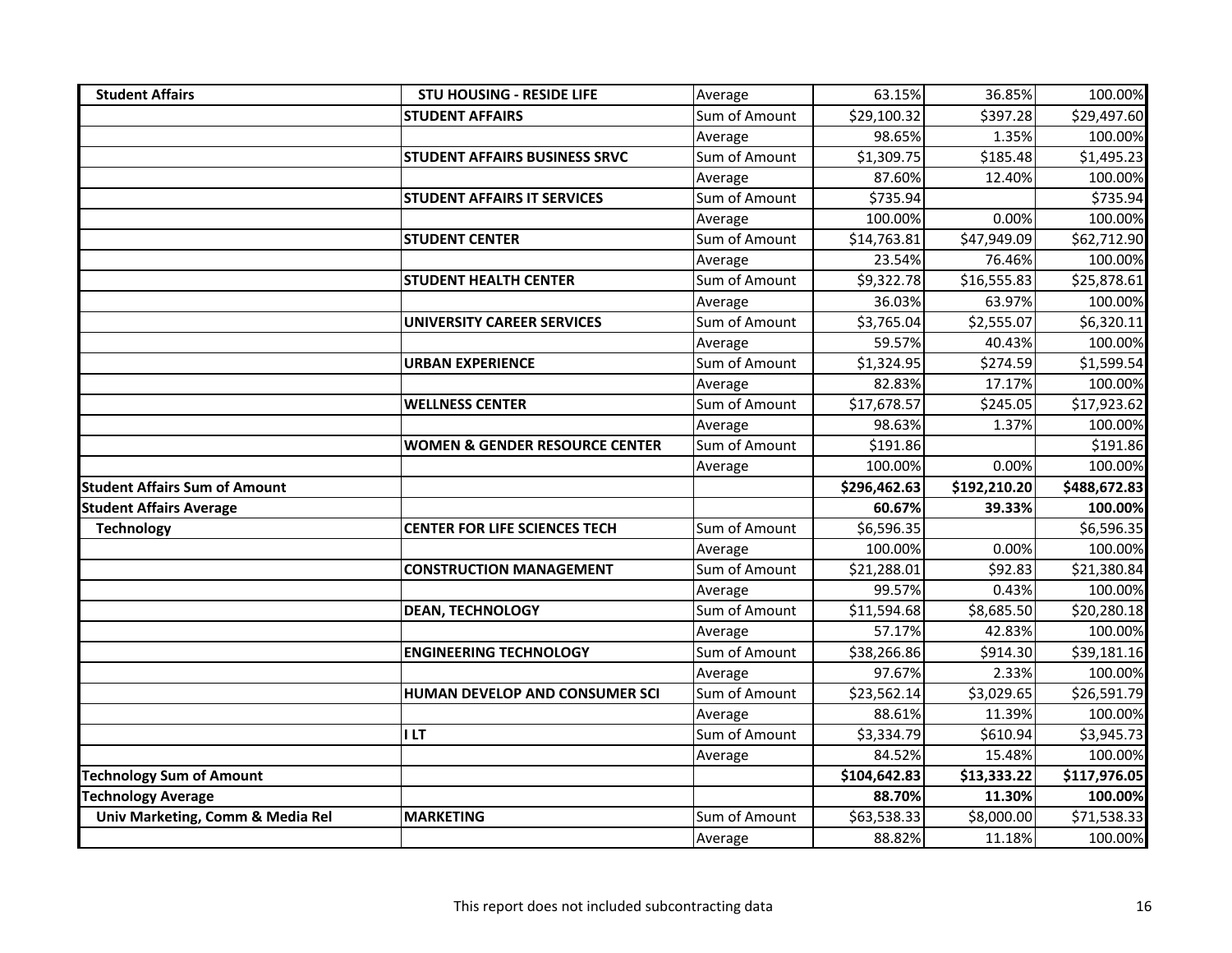| Univ Marketing, Comm & Media Rel               | <b>MEDIA RELATIONS</b>                    | Sum of Amount | \$1,303.61      |              | \$1,303.61                     |
|------------------------------------------------|-------------------------------------------|---------------|-----------------|--------------|--------------------------------|
|                                                |                                           | Average       | 100.00%         | 0.00%        | 100.00%                        |
|                                                | <b>STRATEGIC COMMUNICATION</b>            | Sum of Amount | \$95.00         |              | \$95.00                        |
|                                                |                                           | Average       | 100.00%         | 0.00%        | 100.00%                        |
|                                                | VC/VP UNIV MKTG, COM & MED REL            | Sum of Amount | \$11,984.26     | \$6,229.43   | \$18,213.69                    |
|                                                |                                           | Average       | 65.80%          | 34.20%       | 100.00%                        |
| Univ Marketing, Comm & Media Rel Sum of Amount |                                           |               | \$76,921.20     | \$14,229.43  | \$91,150.63                    |
| Univ Marketing, Comm & Media Rel Average       |                                           |               | 84.39%          | 15.61%       | 100.00%                        |
| <b>University Advancement</b>                  | <b>ALUMNI RELATIONS</b>                   | Sum of Amount | \$181.65        | \$49,905.87  | \$50,087.52                    |
|                                                |                                           | Average       | 0.36%           | 99.64%       | 100.00%                        |
|                                                | <b>ANNUAL GIVING</b>                      | Sum of Amount | \$35,842.13     |              | \$35,842.13                    |
|                                                |                                           | Average       | 100.00%         | 0.00%        | 100.00%                        |
|                                                | <b>BUSINESS OPERATIONS</b>                | Sum of Amount | \$34,450.74     | \$52,211.94  | \$86,662.68                    |
|                                                |                                           | Average       | 39.75%          | 60.25%       | 100.00%                        |
|                                                | <b>CAMPAIGN STRATEGIC INITIATIVES</b>     | Sum of Amount | \$4,059.84      | \$46.16      | \$4,106.00                     |
|                                                |                                           | Average       | 98.88%          | 1.12%        | 100.00%                        |
|                                                | <b>CORPORATE &amp; FOUNDATION RELATIO</b> | Sum of Amount | \$303.36        | \$526.42     | \$829.78                       |
|                                                |                                           | Average       | 36.56%          | 63.44%       | 100.00%                        |
|                                                | <b>DEVELOPMENT</b>                        | Sum of Amount | \$13,918.83     | \$232.68     | \$14,151.51                    |
|                                                |                                           | Average       | 98.36%          | 1.64%        | 100.00%                        |
|                                                | <b>DONOR &amp; ALUMNI SERVICES</b>        | Sum of Amount | \$3,768.96      | \$305.84     | \$4,074.80                     |
|                                                |                                           | Average       | 92.49%          | 7.51%        | 100.00%                        |
|                                                | <b>GIFT MANAGEMENT</b>                    | Sum of Amount | \$316.54        |              | \$316.54                       |
|                                                |                                           | Average       | 100.00%         | 0.00%        | 100.00%                        |
|                                                | <b>GIFT PROCESSING &amp; RECORDS</b>      | Sum of Amount | \$464.38        |              | \$464.38                       |
|                                                |                                           | Average       | 100.00%         | 0.00%        | 100.00%                        |
|                                                | <b>INFORMATION SYSTEM &amp; REPORTING</b> | Sum of Amount | \$3,827.60      | \$58.43      | \$3,886.03                     |
|                                                |                                           | Average       | 98.50%          | 1.50%        | 100.00%                        |
|                                                | <b>PLANNED GIVING</b>                     | Sum of Amount | $-526.41$       |              | $-526.41$                      |
|                                                |                                           | Average       | 100.00%         | 0.00%        | 100.00%                        |
|                                                | <b>PRINCIPAL GIFTS</b>                    | Sum of Amount | \$314.56        | \$40.29      | \$354.85                       |
|                                                |                                           | Average       | 88.65%          | 11.35%       | 100.00%                        |
|                                                | UNIVERSITY ADVANCEMENT VC/VP              | Sum of Amount | \$344.54        |              | \$344.54                       |
|                                                |                                           | Average       | 100.00%         | 0.00%        | 100.00%                        |
| <b>University Advancement Sum of Amount</b>    |                                           |               | \$97,766.72     | \$103,327.63 | \$201,094.35                   |
| <b>University Advancement Average</b>          |                                           |               | 48.62%          | 51.38%       | 100.00%                        |
| <b>Total Sum of Amount</b>                     |                                           |               | \$21,334,433.87 |              | \$2,370,091.76 \$23,704,525.63 |